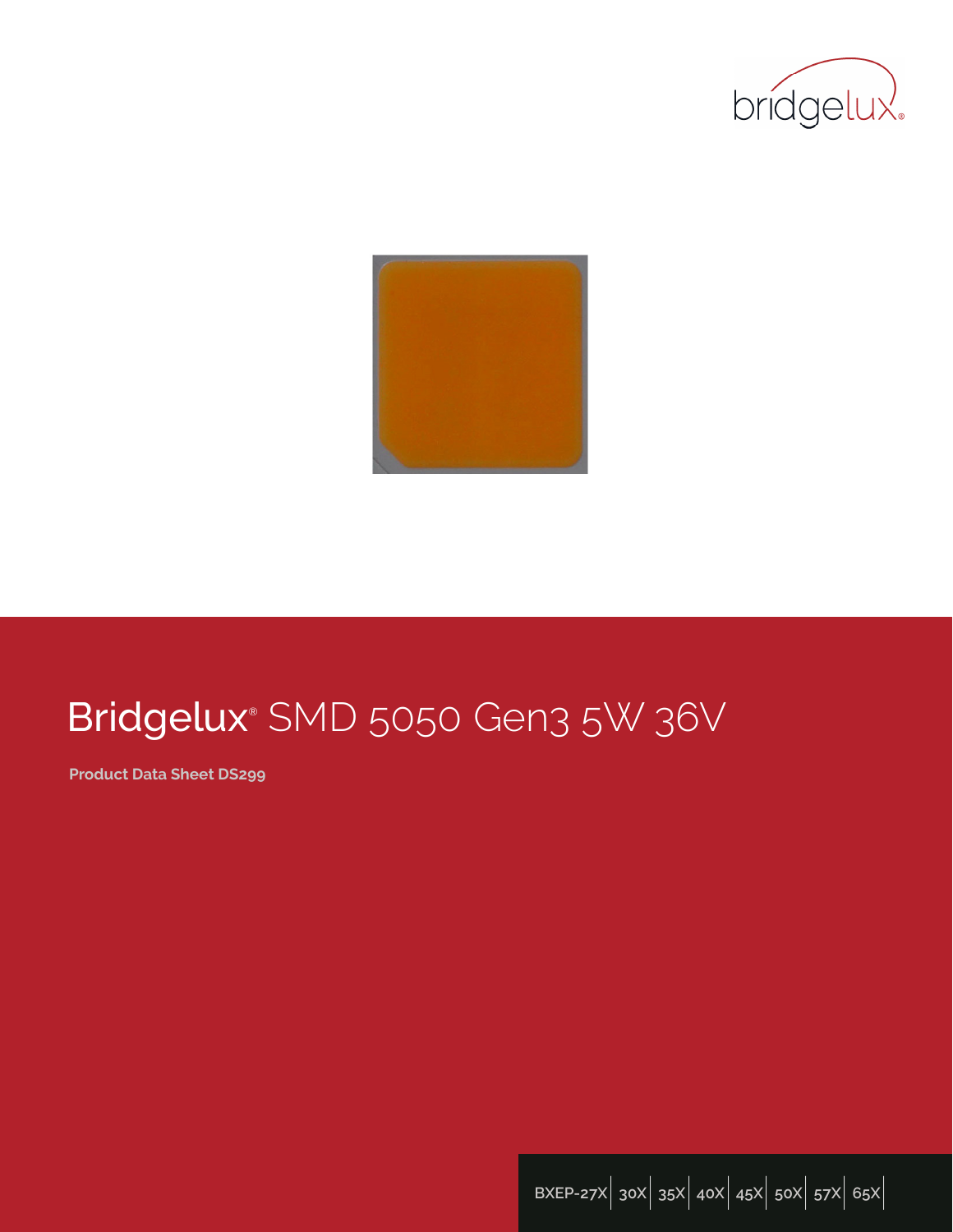# 5050 **GMD**



### Introduction

The Bridgelux SMD 5050 Gen3 high power LED is hot-color targeted, which ensures that the LEDs fall within their specified color bin at the typical application conditions of 85°C. With its broad lumen coverage and wide range of CCT and CRI options, the SMD 5050 provides unparalleled design-in flexibility for indoor and outdoor lighting applications. The SMD 5050 is ideal as a drop-in replacement for emitters with an industry standard 5.0mm x 5.0mm footprint. • Peted, which ensure<br>
With its broad lume<br>
flexibility for indoo<br>
th an industry stand<br> **Benefits**<br>
• Lower operating<br>
• Ease of design a<br>
• Uniform consiste<br>
• Compliant with e<br>
• Design flexibility

#### **Features**

- Industry-standard 5050 footprint
- 3 color bin options enable tight color control
- Hot-color targeting ensures that color is within the bin at the typical application condition of 85°C
- 3- and 5-step MacAdam ellipse options
- RoHS compliant and lead free
- Multiple CCT and CRI configurations for a wide range of lighting applications

#### **Benefits**

- Lower operating and manufacturing cost
- Ease of design and rapid go-to-market
- Uniform consistent white light
- Compliant with environmental standards
- · Design flexibility

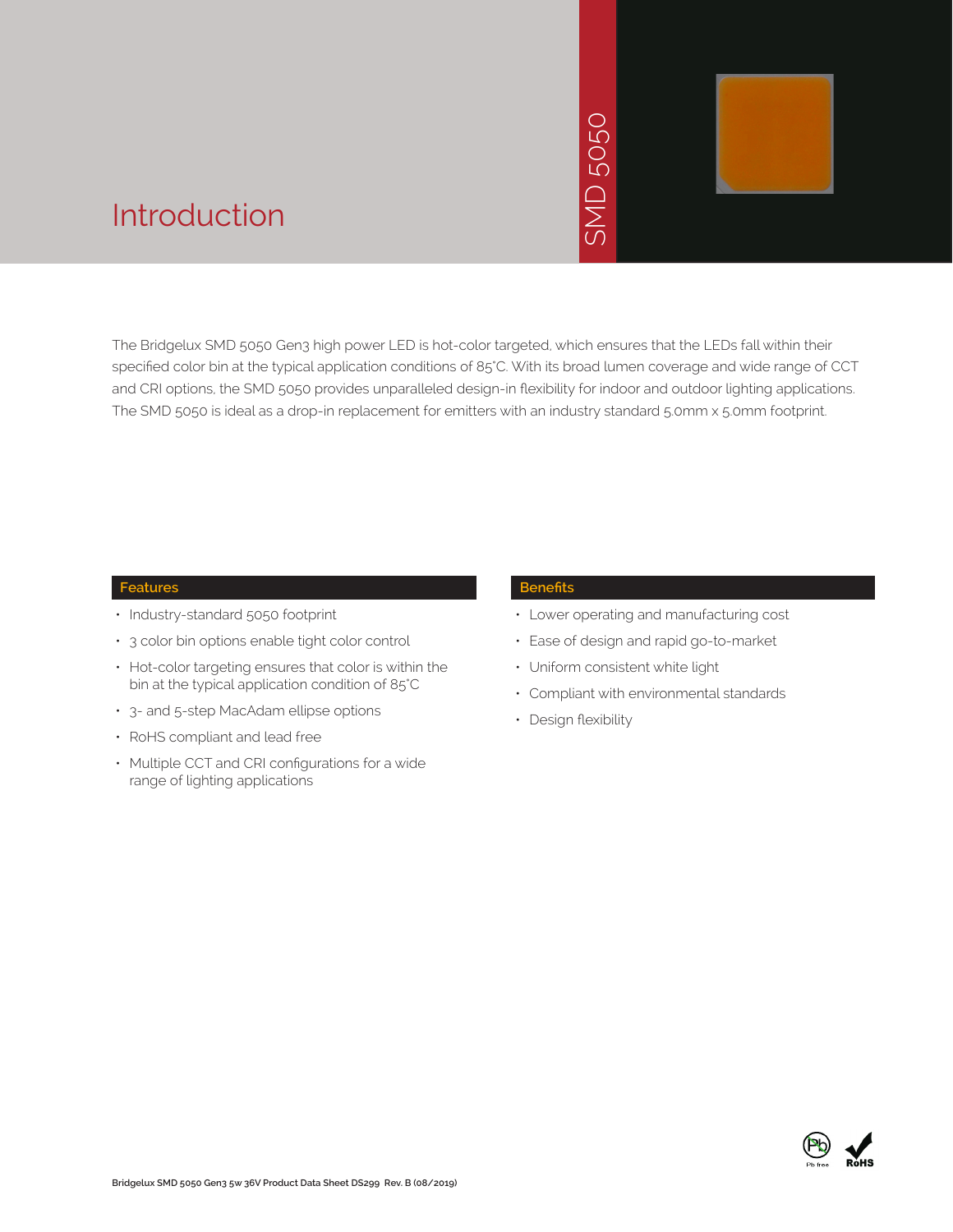### **Contents**

| Product Feature Map                         | $\overline{c}$ |
|---------------------------------------------|----------------|
| Product Nomenclature                        | $\overline{c}$ |
| <b>Product Test Conditions</b>              | $\overline{c}$ |
| <b>Product Selection Guide</b>              | 3              |
| Performance at Commonly Used Drive Currents | 5              |
| <b>Electrical Characteristics</b>           | 9              |
| Absolute Maximum Ratings                    | 10             |
| <b>Product Bin Definitions</b>              | 11             |
| Performance Curves                          | 14             |
| <b>Typical Radiation Pattern</b>            | 17             |
| <b>Typical Color Spectrum</b>               | 18             |
| <b>Mechanical Dimensions</b>                | 19             |
| Reliability                                 | 20             |
| <b>Reflow Characteristics</b>               | 21             |
| Packaging                                   | 22             |
| Design Resources                            | 24             |
| Precautions                                 | 24             |
| <b>Disclaimers</b>                          | 24             |
| About Bridgelux                             | 25             |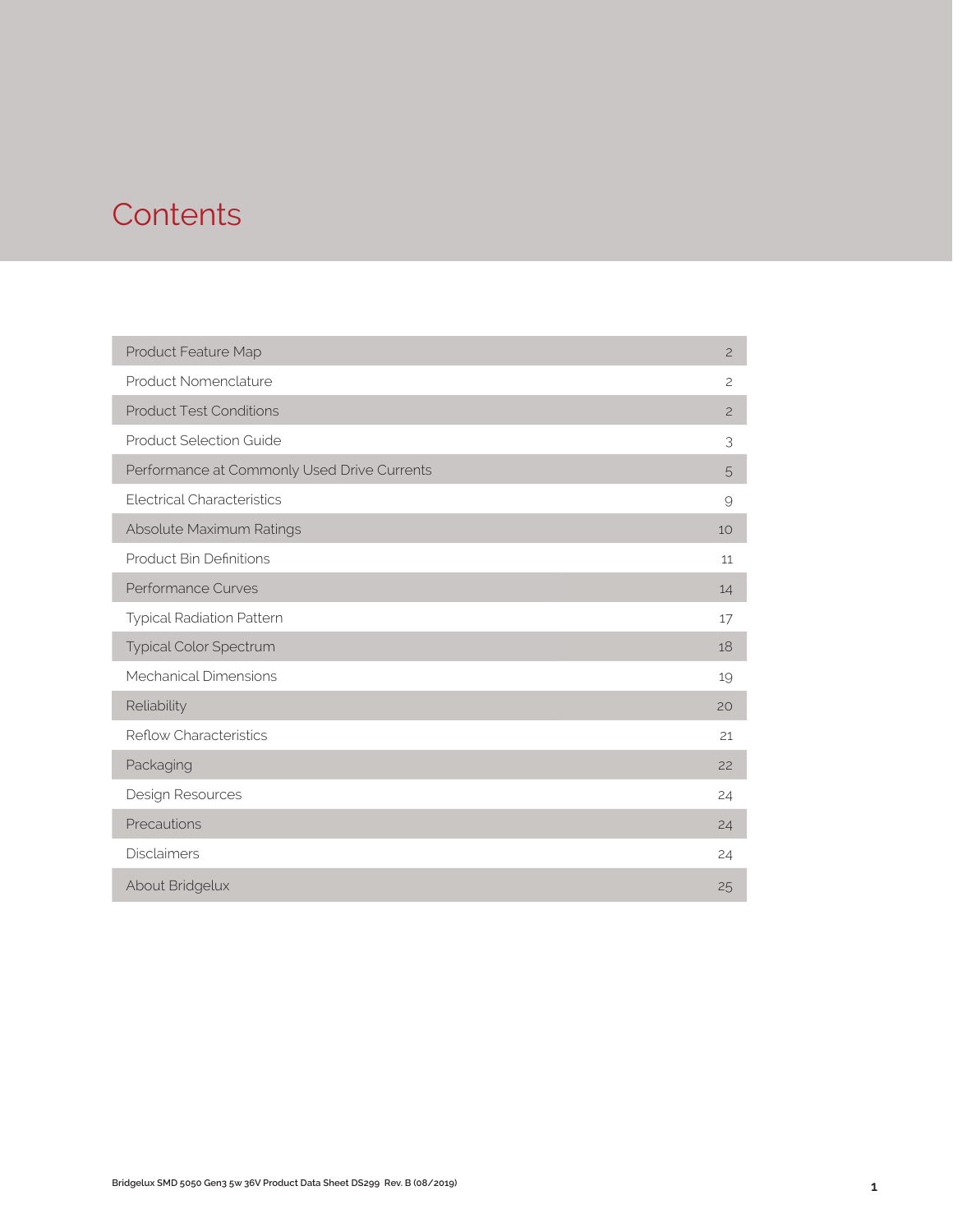### Product Feature Map

Bridgelux SMD LED products come in industry standard package sizes and follow ANSI binning standards. These LEDs are optimized for cost and performance, helping to ensure highly competitive system lumen per dollar performance while addressing the stringent efficacy and reliability standards required for modern lighting applications.



#### **Product Nomenclature**



#### **Product Test Conditions**

Bridgelux SMD 5050 Gen3 LEDs are tested and binned with a 10ms pulse of 125mA at T<sub>j</sub> (junction temperature)=T<sub>sp</sub> (solder point temperature) =25°C. Forward voltage and luminous flux are binned at a T<sub>j=</sub>T<sub>sp</sub>=25°C, while color is hot targeted at a T<sub>sp</sub> of 85°C.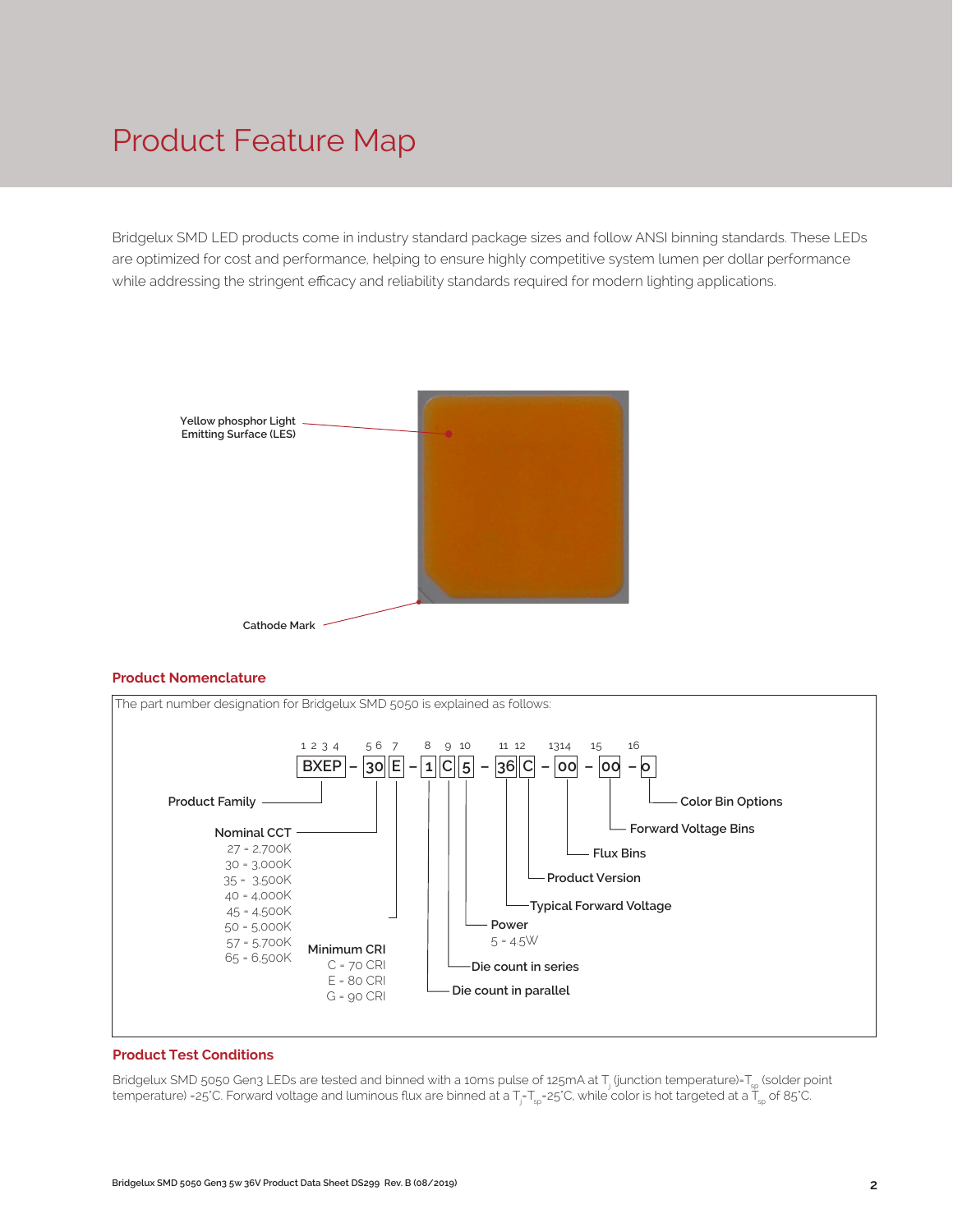The following product configurations are available:

| Nominal CCT <sup>2</sup><br>Part Number <sup>1,6</sup><br>(K) |      | CRI3.5 | <b>Nominal</b><br><b>Drive Current</b> | Forward Voltage <sup>4.5</sup><br>(V) |                |     | <b>Typical Pulsed</b><br>Flux $(lm)^{4.5}$ | <b>Typical Power</b> | <b>Typical Efficacy</b><br>$\langle \text{Im}/\text{W} \rangle$ |
|---------------------------------------------------------------|------|--------|----------------------------------------|---------------------------------------|----------------|-----|--------------------------------------------|----------------------|-----------------------------------------------------------------|
|                                                               |      |        | (mA)                                   | Min                                   | <b>Typical</b> | Max |                                            | (W)                  |                                                                 |
| BXEP-27C-1C5-36C-00-00-0                                      | 2700 | 70     | 125                                    | 33.8                                  | 35.7           | 39  | 729                                        | 4.5                  | 163                                                             |
| BXEP-27E-1C5-36C-00-00-0                                      | 2700 | 80     | 125                                    | 33.8                                  | 35.7           | 39  | 657                                        | 4.5                  | 147                                                             |
| BXEP-27G-1C5-36C-00-00-0                                      | 2700 | 90     | 125                                    | 33.8                                  | 35.7           | 39  | 557                                        | 4.5                  | 125                                                             |
| BXEP-30C-1C5-36C-00-00-0                                      | 3000 | 70     | 125                                    | 33.8                                  | 35.7           | 39  | 751                                        | 4.5                  | 168                                                             |
| BXEP-30E-1C5-36C-00-00-0                                      | 3000 | 80     | 125                                    | 33.8                                  | 35.7           | 39  | 677                                        | 4.5                  | 152                                                             |
| BXEP-30G-1C5-36C-00-00-0                                      | 3000 | 90     | 125                                    | 33.8                                  | 35.7           | 39  | 574                                        | 4.5                  | 128                                                             |
| BXEP-35C-1C5-36C-00-00-0                                      | 3500 | 70     | 125                                    | 33.8                                  | 35.7           | 39  | 771                                        | 4.5                  | 173                                                             |
| BXEP-35E-1C5-36C-00-00-0                                      | 3500 | 80     | 125                                    | 33.8                                  | 35.7           | 39  | 695                                        | 4.5                  | 156                                                             |
| BXEP-40C-1C5-36C-00-00-0                                      | 4000 | 70     | 125                                    | 33.8                                  | 35.7           | 39  | 791                                        | 4.5                  | 177                                                             |
| BXEP-40E-1C5-36C-00-00-0                                      | 4000 | 80     | 125                                    | 33.8                                  | 35.7           | 39  | 713                                        | 4.5                  | 160                                                             |
| BXEP-40G-1C5-36C-00-00-0                                      | 4000 | 90     | 125                                    | 33.8                                  | 35.7           | 39  | 604                                        | 4.5                  | 135                                                             |
| BXEP-45C-1C5-36C-00-00-0                                      | 4500 | 70     | 125                                    | 33.8                                  | 35.7           | 39  | 791                                        | 4.5                  | 177                                                             |
| BXEP-45E-1C5-36C-00-00-0                                      | 4500 | 80     | 125                                    | 33.8                                  | 35.7           | 39  | 713                                        | 4.5                  | 160                                                             |
| BXEP-50C-1C5-36C-00-00-0                                      | 5000 | 70     | 125                                    | 33.8                                  | 35.7           | 39  | 791                                        | 4.5                  | 177                                                             |
| BXEP-50E-1C5-36C-00-00-0                                      | 5000 | 80     | 125                                    | 33.8                                  | 35.7           | 39  | 713                                        | 4.5                  | 160                                                             |
| BXEP-57C-1C5-36C-00-00-0                                      | 5700 | 70     | 125                                    | 33.8                                  | 35.7           | 39  | 783                                        | 4.5                  | 175                                                             |
| BXEP-57E-1C5-36C-00-00-0                                      | 5700 | 80     | 125                                    | 33.8                                  | 35.7           | 39  | 706                                        | 4.5                  | 158                                                             |
| BXEP-65C-1C5-36C-00-00-0                                      | 6500 | 70     | 125                                    | 33.8                                  | 35.7           | 39  | 775                                        | 4.5                  | 174                                                             |
| BXEP-65E-1C5-36C-00-00-0                                      | 6500 | 80     | 125                                    | 33.8                                  | 35.7           | 39  | 699                                        | 4.5                  | 156                                                             |

**Table 1:** Selection Guide, Pulsed Measurement Data at 125mA (T<sub>j</sub>=T<sub>sp</sub>=25°C)

Notes for Table 1 :

- 1. The last 7 characters (including hyphens '-') refer to flux bins, forward voltage bins, and color bin options, respectively. "00-00-0" denotes the full distribution of flux, forward voltage, and 7 SDCM color.
- Example: BXEP-30E-1C5-36C-00-00-0 refers to the full distribution of flux, forward voltage, and color within a 3000K 7-step ANSI standard chromaticity region with a minimum of 80CRI, 1x12 die configuration, 4.5w power, 35.7V typical forward voltage.
- 2. Product CCT is hot targeted at  $T_{\text{sn}}$  = 85°C. Nominal CCT as defined by ANSI C78.377-2011.
- 3. Listed CRIs are minimum values and include test tolerance.
- 4. Products tested under pulsed condition (10ms pulse width) at nominal drive current where T<sub>i</sub>-T<sub>sp</sub>-25°C.
- 5. Bridgelux maintains a ±7.5% tolerance on luminous flux measurements, ±0.1V tolerance on forward voltage measurements, and ±2 tolerance on CRI measurements for the SMD 5050 Gen3.
- 6. Refer to Table 6 and Table 7 for Bridgelux SMD 5050 Gen3 Luminous Flux Binning and Forward Voltage Binning information.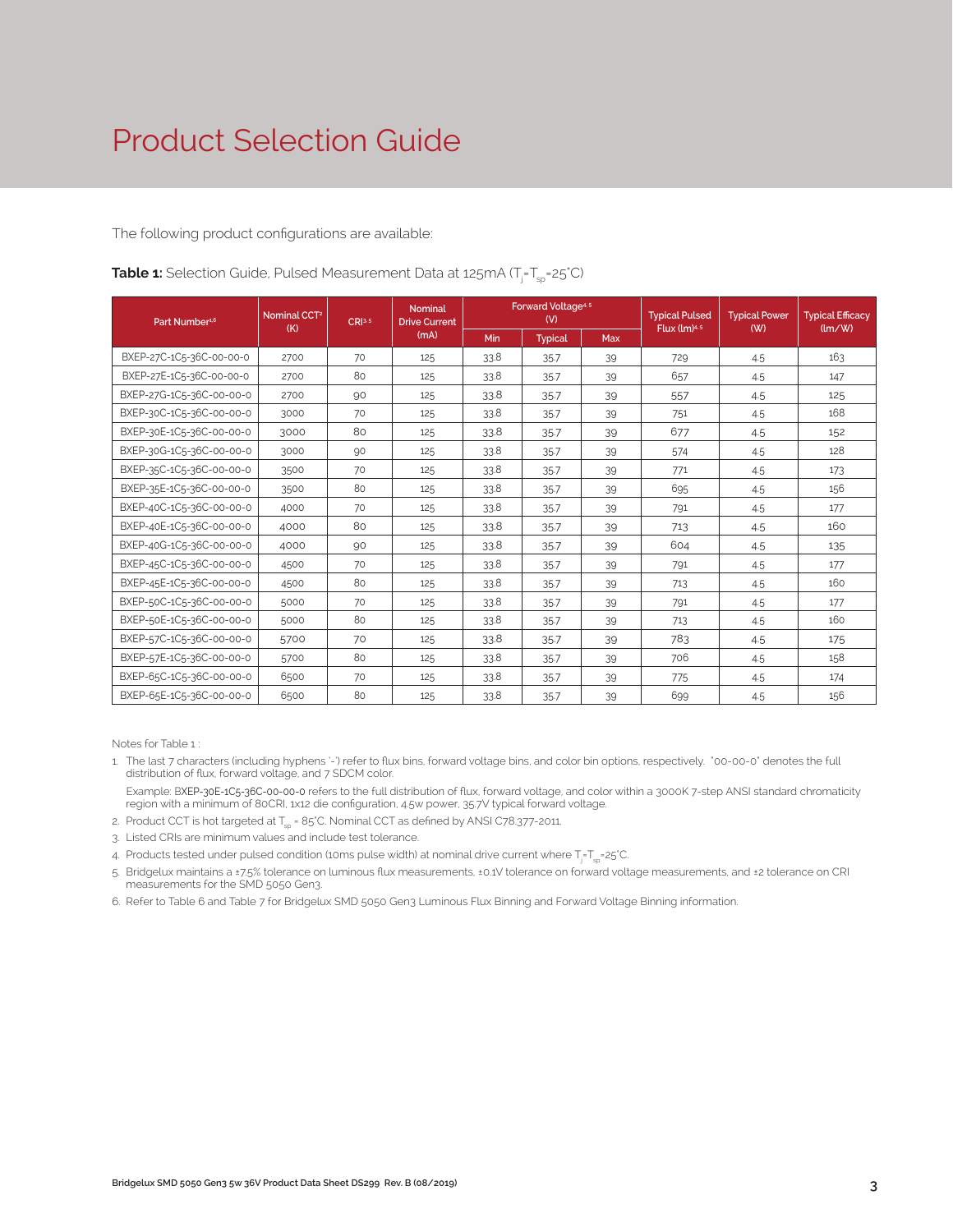The following product configurations are available:

#### **Table 2:** Selection Guide, Stabilized DC Performance  $(T_{\rm SD} = 85^{\circ}C)^{6.7}$

| Part Number <sup>1,5</sup> | Nominal CCT <sup>2</sup> | <b>Nominal Drive</b><br>CR13.4<br>Current |      | Forward Voltage <sup>4</sup><br>(V) |                |     | <b>Typical DC Flux</b> | <b>Typical DC</b><br>Power | <b>Typical DC Effi-</b> |
|----------------------------|--------------------------|-------------------------------------------|------|-------------------------------------|----------------|-----|------------------------|----------------------------|-------------------------|
|                            | (K)                      |                                           | (mA) | <b>Min</b>                          | <b>Typical</b> | Max | (lm) <sup>4</sup>      | (VV)                       | cacy (lm/W)             |
| BXEP-27C-1C5-36C-00-00-0   | 2700                     | 70                                        | 125  | 33.3                                | 35.2           | 38  | 651                    | 4.4                        | 148                     |
| BXEP-27E-1C5-36C-00-00-0   | 2700                     | 80                                        | 125  | 33.3                                | 35.2           | 38  | 586                    | 4.4                        | 133                     |
| BXEP-27G-1C5-36C-00-00-0   | 2700                     | 90                                        | 125  | 33.3                                | 35.2           | 38  | 497                    | 4.4                        | 113                     |
| BXEP-30C-1C5-36C-00-00-0   | 3000                     | 70                                        | 125  | 33.3                                | 35.2           | 38  | 671                    | 4.4                        | 152                     |
| BXEP-30E-1C5-36C-00-00-0   | 3000                     | 80                                        | 125  | 33.3                                | 35.2           | 38  | 605                    | 4.4                        | 137                     |
| BXEP-30G-1C5-36C-00-00-0   | 3000                     | 90                                        | 125  | 33.3                                | 35.2           | 38  | 512                    | 4.4                        | 116                     |
| BXEP-35C-1C5-36C-00-00-0   | 3500                     | 70                                        | 125  | 33.3                                | 35.2           | 38  | 689                    | 4.4                        | 156                     |
| BXEP-35E-1C5-36C-00-00-0   | 3500                     | 80                                        | 125  | 33.3                                | 35.2           | 38  | 621                    | 4.4                        | 141                     |
| BXEP-40C-1C5-36C-00-00-0   | 4000                     | 70                                        | 125  | 33.3                                | 35.2           | 38  | 706                    | 4.4                        | 160                     |
| BXEP-40E-1C5-36C-00-00-0   | 4000                     | 80                                        | 125  | 33.3                                | 35.2           | 38  | 636                    | 4.4                        | 145                     |
| BXEP-40G-1C5-36C-00-00-0   | 4000                     | 90                                        | 125  | 33.3                                | 35.2           | 38  | 539                    | 4.4                        | 123                     |
| BXEP-45C-1C5-36C-00-00-0   | 4500                     | 70                                        | 125  | 33.3                                | 35.2           | 38  | 706                    | 4.4                        | 160                     |
| BXEP-45E-1C5-36C-00-00-0   | 4500                     | 80                                        | 125  | 33.3                                | 35.2           | 38  | 636                    | 4.4                        | 145                     |
| BXEP-50C-1C5-36C-00-00-0   | 5000                     | 70                                        | 125  | 33.3                                | 35.2           | 38  | 706                    | 4.4                        | 160                     |
| BXEP-50E-1C5-36C-00-00-0   | 5000                     | 80                                        | 125  | 33.3                                | 35.2           | 38  | 636                    | 4.4                        | 145                     |
| BXEP-57C-1C5-36C-00-00-0   | 5700                     | 70                                        | 125  | 33.3                                | 35.2           | 38  | 699                    | 4.4                        | 159                     |
| BXEP-57E-1C5-36C-00-00-0   | 5700                     | 80                                        | 125  | 33.3                                | 35.2           | 38  | 630                    | 4.4                        | 143                     |
| BXEP-65C-1C5-36C-00-00-0   | 6500                     | 70                                        | 125  | 33.3                                | 35.2           | 38  | 693                    | 4.4                        | 157                     |
| BXEP-65E-1C5-36C-00-00-0   | 6500                     | 80                                        | 125  | 33.3                                | 35.2           | 38  | 624                    | 4.4                        | 142                     |

Notes for Table 2:

- 1. The last 7 characters (including hyphens '-') refer to flux bins, forward voltage bins, and color bin options, respectively. "00-00-0" denotes the full distribution of flux, forward voltage, and 7 SDCM color.
- Example: BXEP-30E-1C5-36C-00-00-0 refers to the full distribution of flux, forward voltage, and color within a 3000K 7-step ANSI standard chromaticity region with a minimum of 80CRI, 1x12 die configuration, 4.5w power, 35.7V typical forward voltage.
- 2. Product CCT is hot targeted at T<sub>co</sub> = 85°C. Nominal CCT as defined by ANSI C78.377-2011.
- 3. Listed CRIs are minimum values and include test tolerance.
- 4. Bridgelux maintains a ±7.5% tolerance on luminous flux measurements, ±0.1V tolerance on forward voltage measurements, and ±2 tolerance on CRI measurements for the SMD 5050 Gen3.
- 5. Refer to Table 6 and Table 7 for Bridgelux SMD 5050 Gen3 Luminous Flux Binning and Forward Voltage Binning information.
- 6. Typical stabilized DC performance values are provided as reference only and are not a guarantee of performance.
- 7. Typical performance is estimated based on operation under DC (direct current) with LED emitter mounted onto a heat sink with thermal interface material and the solder point temperature maintained at 85°C. Based on Bridgelux test setup, values may vary depending on the thermal design of the luminaire and/or the exposed environment to which the product is subjected.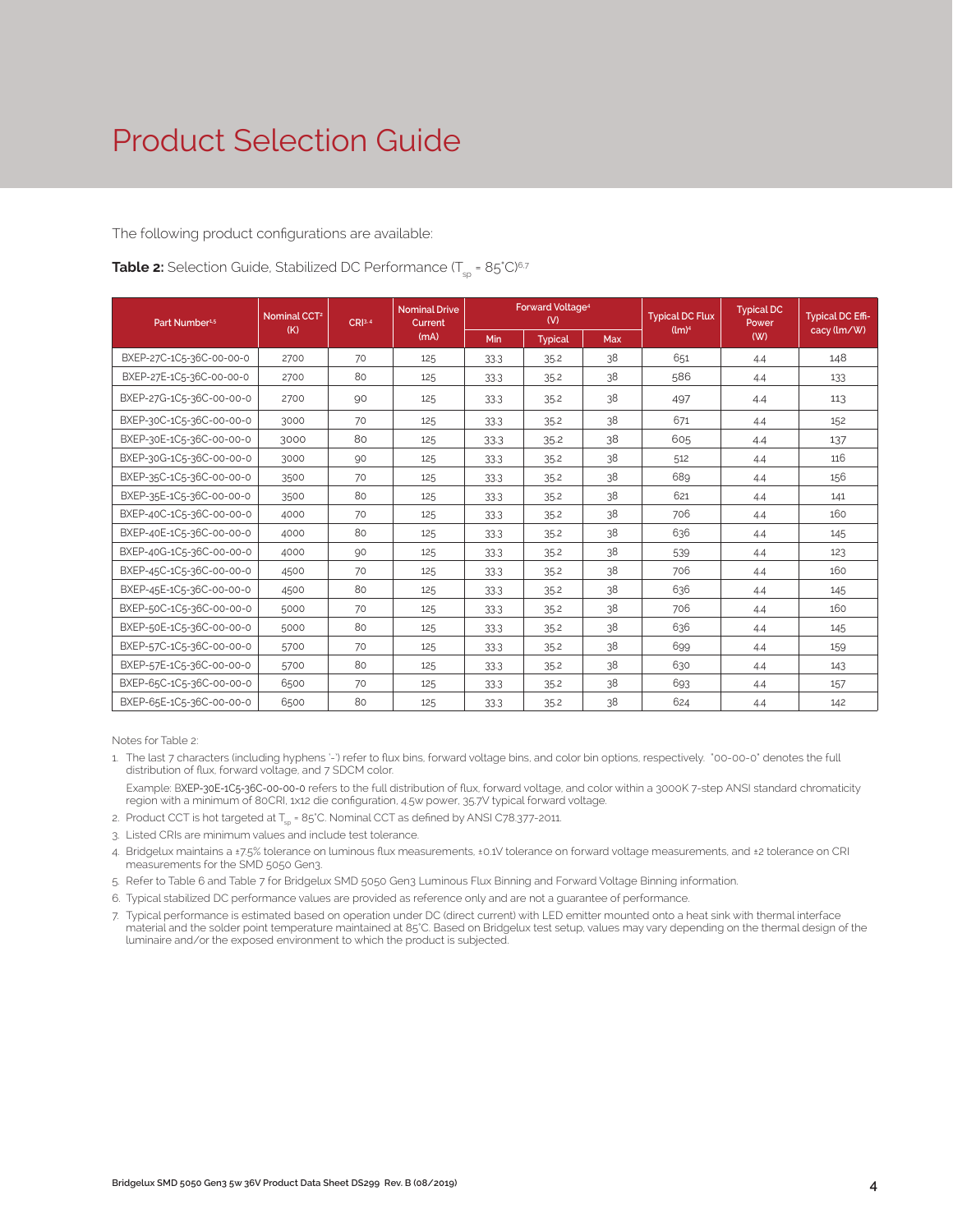SMD 5050 LEDs are tested to the specifications shown using the nominal drive currents in Table 1. SMD 5050 may also be driven at other drive currents dependent on specific application design requirements. The performance at any drive current can be derived from the current vs. voltage characteristics shown in Figure 2 and the relative luminous flux vs. current characteristics shown in Figure 3. The performance at commonly used drive currents is summarized in Table 3.

| <b>Part Number</b>       | <b>CRI</b> | <b>Drive</b><br>Current <sup>1</sup><br>(mA) | Typical V <sub>r</sub><br>$T_{\rm sp}$ = 25 °C<br>$\mathbf{w}$ | <b>Typical Power</b><br>$T_{\rm sp}$ = 25°C<br>(W) | <b>Typical Pulsed</b><br>Flux <sup>2</sup><br>$T_{sp} = 25^{\circ}C$<br>(lm) | <b>Typical</b><br>DC Flux <sup>3</sup><br>$T_{\rm sp}$ = 85°C<br>(lm) | <b>Typical</b><br><b>Efficacy</b><br>$T_{sp} = 25^{\circ}C$<br>(lm/W) |
|--------------------------|------------|----------------------------------------------|----------------------------------------------------------------|----------------------------------------------------|------------------------------------------------------------------------------|-----------------------------------------------------------------------|-----------------------------------------------------------------------|
|                          |            | 31                                           | 32.5                                                           | 1.0                                                | 194                                                                          | 176                                                                   | 192                                                                   |
|                          |            | 62                                           | 33.7                                                           | 2.1                                                | 381                                                                          | 345                                                                   | 181                                                                   |
|                          |            | 94                                           | 34.7                                                           | 3.3                                                | 559                                                                          | 502                                                                   | 172                                                                   |
| BXEP-27C-1C5-36C-00-00-0 | 70         | 125                                          | 35.7                                                           | 4.5                                                | 729                                                                          | 651                                                                   | 163                                                                   |
|                          |            | 156                                          | 36.7                                                           | 5.7                                                | 889                                                                          | 788                                                                   | 155                                                                   |
|                          |            | 187                                          | 37.6                                                           | 7.1                                                | 1044                                                                         | 918                                                                   | 148                                                                   |
|                          |            | 240                                          | 39.2                                                           | 9.4                                                | 1273                                                                         | 1120                                                                  | 135                                                                   |
|                          |            | 31                                           | 32.5                                                           | 1.0                                                | 175                                                                          | 159                                                                   | 173                                                                   |
|                          |            | 62                                           | 33.7                                                           | 2.1                                                | 344                                                                          | 311                                                                   | 163                                                                   |
|                          |            | 94                                           | 34.7                                                           | 3.3                                                | 504                                                                          | 453                                                                   | 155                                                                   |
| BXEP-27E-1C5-36C-00-00-0 | 80         | 125                                          | 35.7                                                           | 4.5                                                | 657                                                                          | 586                                                                   | 147                                                                   |
|                          |            | 156                                          | 36.7                                                           | 5.7                                                | 801                                                                          | 710                                                                   | 140                                                                   |
|                          |            | 187                                          | 37.6                                                           | 7.1                                                | 941                                                                          | 827                                                                   | 133                                                                   |
|                          |            | 240                                          | 39.2                                                           | 9.4                                                | 1147                                                                         | 1009                                                                  | 122                                                                   |
|                          |            | 31                                           | 32.5                                                           | 1.0                                                | 148                                                                          | 135                                                                   | 147                                                                   |
|                          |            | 62                                           | 33.7                                                           | 2.1                                                | 291                                                                          | 263                                                                   | 138                                                                   |
|                          |            | 94                                           | 34.7                                                           | 3.3                                                | 427                                                                          | 383                                                                   | 131                                                                   |
| BXEP-27G-1C5-36C-00-00-0 | 90         | 125                                          | 35.7                                                           | 4.5                                                | 557                                                                          | 497                                                                   | 125                                                                   |
|                          |            | 156                                          | 36.7                                                           | 5.7                                                | 679                                                                          | 602                                                                   | 118                                                                   |
|                          |            | 187                                          | 38.7                                                           | 7.2                                                | 797                                                                          | 701                                                                   | 110                                                                   |
|                          |            | 240                                          | 40.2                                                           | 9.7                                                | 972                                                                          | 855                                                                   | 101                                                                   |
|                          |            | 31                                           | 32.5                                                           | 1.0                                                | 200                                                                          | 182                                                                   | 198                                                                   |
|                          |            | 62                                           | 33.7                                                           | 2.1                                                | 393                                                                          | 355                                                                   | 187                                                                   |
|                          |            | 94                                           | 34.7                                                           | 3.3                                                | 576                                                                          | 518                                                                   | 177                                                                   |
| BXEP-30C-1C5-36C-00-00-0 | 70         | 125                                          | 35.7                                                           | 4.5                                                | 751                                                                          | 671                                                                   | 168                                                                   |
|                          |            | 156                                          | 36.7                                                           | 5.7                                                | 917                                                                          | 813                                                                   | 160                                                                   |
|                          |            | 187                                          | 37.6                                                           | 7.1                                                | 1077                                                                         | 947                                                                   | 153                                                                   |
|                          |            | 240                                          | 39.2                                                           | 9.4                                                | 1312                                                                         | 1155                                                                  | 140                                                                   |
|                          |            | 31                                           | 32.5                                                           | 1.0                                                | 181                                                                          | 164                                                                   | 178                                                                   |
|                          |            | 62                                           | 33.7                                                           | 2.1                                                | 354                                                                          | 320                                                                   | 168                                                                   |
|                          |            | 94                                           | 34.7                                                           | 3.3                                                | 519                                                                          | 467                                                                   | 160                                                                   |
| BXEP-30E-1C5-36C-00-00-0 | 80         | 125                                          | 35.7                                                           | 4.5                                                | 677                                                                          | 605                                                                   | 152                                                                   |
|                          |            | 156                                          | 36.7                                                           | 5.7                                                | 826                                                                          | 732                                                                   | 144                                                                   |
|                          |            | 187                                          | 37.6                                                           | 7.1                                                | 970                                                                          | 853                                                                   | 137                                                                   |
|                          |            | 240                                          | 39.2                                                           | 9.4                                                | 1182                                                                         | 1041                                                                  | 126                                                                   |

**Table 3:** Performance at Commonly Used Drive Currents

Notes for Table 3:

1. Alternate drive currents in Table 3 are provided for reference only and are not a guarantee of performance.

2. Bridgelux maintains a  $\pm$  7.5% tolerance on flux measurements.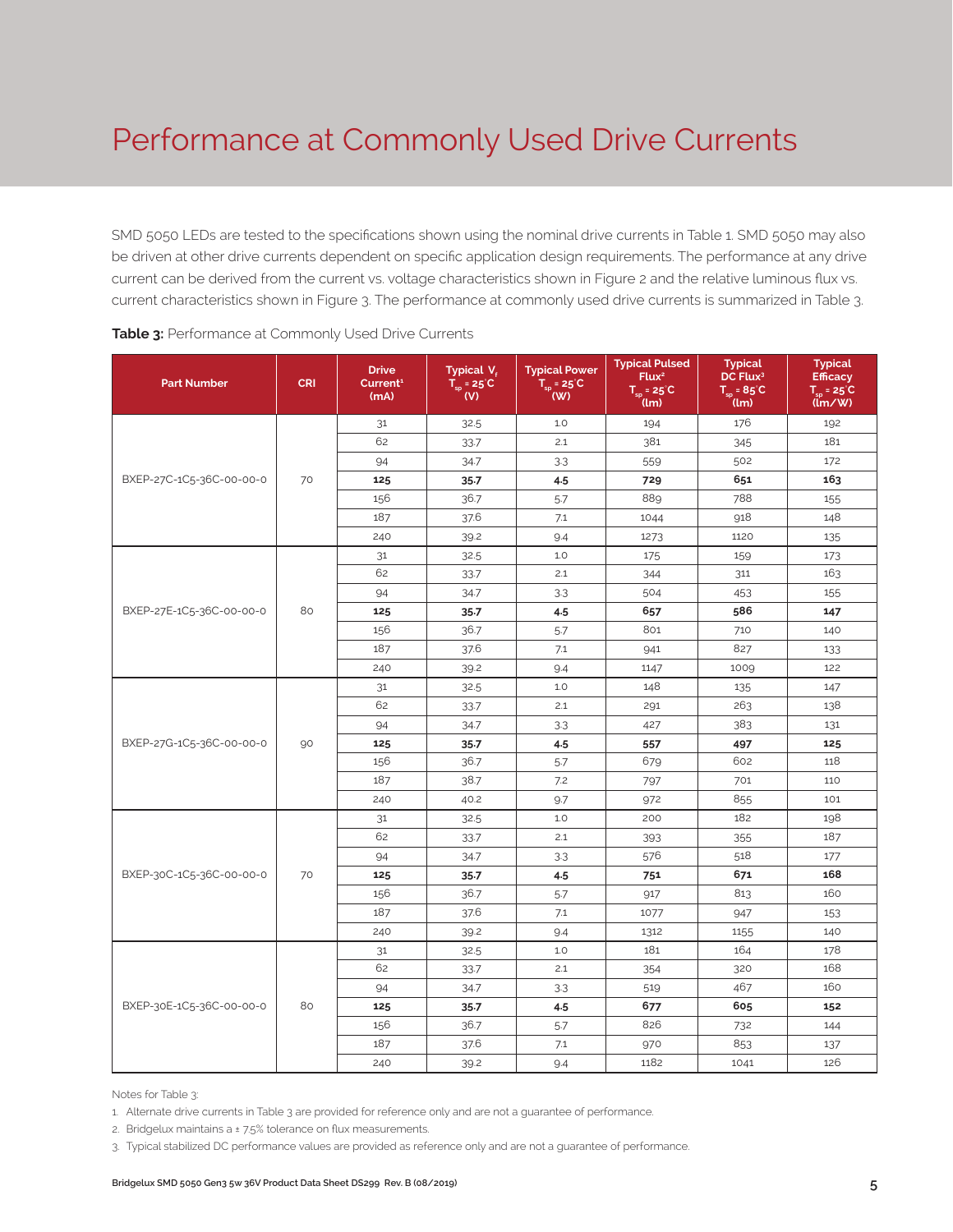### Performance at Commonly Used Drive Currents

#### **Table 3:** Performance at Commonly Used Drive Currents(Continued)

| <b>Part Number</b>       | <b>CRI</b> | <b>Drive</b><br>Current <sup>1</sup><br>(mA) | Typical V.<br>$T_{\rm sp}$ = 25°C<br>(V) | <b>Typical Power</b><br>$T_{\rm sp}$ = 25°C<br>(W) | <b>Typical Pulsed</b><br>Flux <sup>2</sup><br>$T_{sp} = 25^{\circ}C$<br>(lm) | <b>Typical</b><br>DC Flux <sup>3</sup><br>$T_{so} = 85^{\circ}C$<br>(lm) | <b>Typical</b><br><b>Efficacy</b><br>$T_{so} = 25^{\circ}C$<br>$\lim$ /w |
|--------------------------|------------|----------------------------------------------|------------------------------------------|----------------------------------------------------|------------------------------------------------------------------------------|--------------------------------------------------------------------------|--------------------------------------------------------------------------|
|                          |            | 31                                           | 32.5                                     | 1.0                                                | 153                                                                          | 139                                                                      | 151                                                                      |
|                          |            | 62                                           | 33.7                                     | 2.1                                                | 300                                                                          | 271                                                                      | 143                                                                      |
|                          |            | 94                                           | 34.7                                     | 3.3                                                | 440                                                                          | 395                                                                      | 135                                                                      |
| BXEP-30G-1C5-36C-00-00-0 | 90         | 125                                          | 35.7                                     | 4.5                                                | 574                                                                          | 512                                                                      | 128                                                                      |
|                          |            | 156                                          | 36.7                                     | 5.7                                                | 700                                                                          | 620                                                                      | 122                                                                      |
|                          |            | 187                                          | 37.6                                     | 7.1                                                | 822                                                                          | 723                                                                      | 117                                                                      |
|                          |            | 240                                          | 39.2                                     | 9.4                                                | 1002                                                                         | 882                                                                      | 107                                                                      |
|                          |            | 31                                           | 32.5                                     | 1.0                                                | 206                                                                          | 187                                                                      | 203                                                                      |
|                          |            | 62                                           | 33.7                                     | 2.1                                                | 404                                                                          | 365                                                                      | 192                                                                      |
|                          |            | 94                                           | 34.7                                     | 3.3                                                | 592                                                                          | 531                                                                      | 182                                                                      |
| BXEP-35C-1C5-36C-00-00-0 | 70         | 125                                          | 35.7                                     | 4.5                                                | 771                                                                          | 689                                                                      | 173                                                                      |
|                          |            | 156                                          | 36.7                                     | 5.7                                                | 941                                                                          | 834                                                                      | 164                                                                      |
|                          |            | 187                                          | 37.6                                     | 7.1                                                | 1105                                                                         | 972                                                                      | 157                                                                      |
|                          |            | 240                                          | 39.2                                     | 9.4                                                | 1347                                                                         | 1185                                                                     | 143                                                                      |
|                          |            | 31                                           | 32.5                                     | 1.0                                                | 185                                                                          | 168                                                                      | 183                                                                      |
|                          |            | 62                                           | 33.7                                     | 2.1                                                | 364                                                                          | 329                                                                      | 173                                                                      |
|                          |            | 94                                           | 34.7                                     | 3.3                                                | 533                                                                          | 479                                                                      | 164                                                                      |
| BXEP-35E-1C5-36C-00-00-0 | 80         | 125                                          | 35.7                                     | 4.5                                                | 695                                                                          | 621                                                                      | 156                                                                      |
|                          |            | 156                                          | 36.7                                     | 5.7                                                | 848                                                                          | 751                                                                      | 148                                                                      |
|                          |            | 187                                          | 37.6                                     | 7.1                                                | 995                                                                          | 875                                                                      | 141                                                                      |
|                          |            | 240                                          | 39.2                                     | 9.4                                                | 1214                                                                         | 1068                                                                     | 129                                                                      |
|                          |            | 31                                           | 32.5                                     | 1.0                                                | 211                                                                          | 191                                                                      | 208                                                                      |
|                          |            | 62                                           | 33.7                                     | 2.1                                                | 414                                                                          | 374                                                                      | 197                                                                      |
|                          |            | 94                                           | 34.7                                     | 3.3                                                | 607                                                                          | 545                                                                      | 186                                                                      |
| BXEP-40C-1C5-36C-00-00-0 | 70         | 125                                          | 35.7                                     | 4.5                                                | 791                                                                          | 706                                                                      | 177                                                                      |
|                          |            | 156                                          | 36.7                                     | 5.7                                                | 965                                                                          | 855                                                                      | 168                                                                      |
|                          |            | 187                                          | 38.7                                     | 7.2                                                | 1133                                                                         | 997                                                                      | 156                                                                      |
|                          |            | 240                                          | 40.2                                     | 9.7                                                | 1382                                                                         | 1216                                                                     | 143                                                                      |
|                          |            | 31                                           | 32.5                                     | 1.0                                                | 190                                                                          | 172                                                                      | 188                                                                      |
|                          |            | 62                                           | 33.7                                     | 2.1                                                | 373                                                                          | 337                                                                      | 177                                                                      |
|                          |            | 94                                           | 34.7                                     | 3.3                                                | 547                                                                          | 491                                                                      | 168                                                                      |
| BXEP-40E-1C5-36C-00-00-0 | 80         | 125                                          | 35.7                                     | 4.5                                                | 713                                                                          | 636                                                                      | 160                                                                      |
|                          |            | 156                                          | 36.7                                     | 5.7                                                | 869                                                                          | 771                                                                      | 152                                                                      |
|                          |            | 187                                          | 37.6                                     | 7.1                                                | 1021                                                                         | 898                                                                      | 145                                                                      |
|                          |            | 240                                          | 39.2                                     | 9.4                                                | 1245                                                                         | 1095                                                                     | 132                                                                      |

Notes for Table 3:

1. Alternate drive currents in Table 3 are provided for reference only and are not a guarantee of performance.

2. Bridgelux maintains a ± 7.5% tolerance on flux measurements.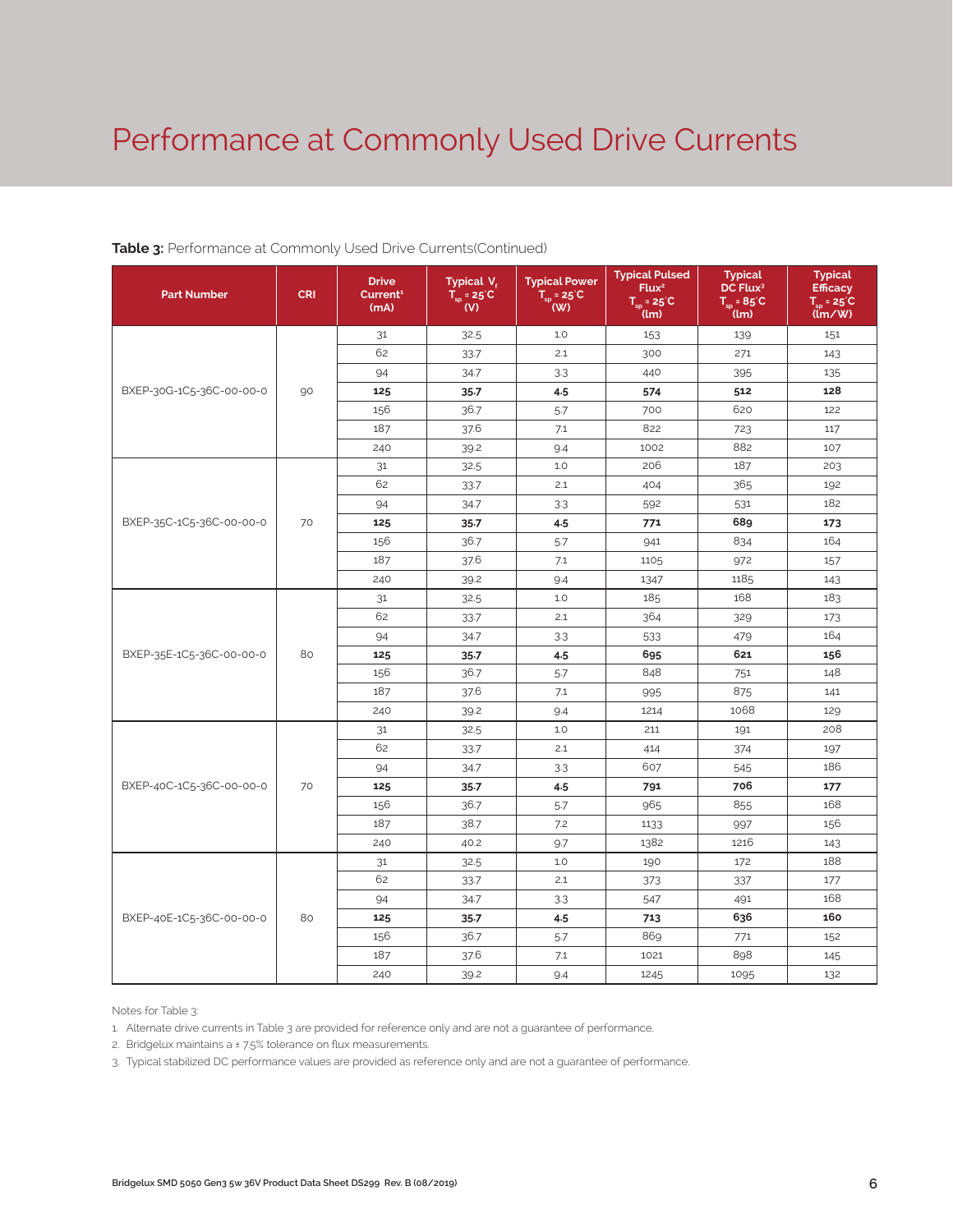### Performance at Commonly Used Drive Currents

#### **Table 3:** Performance at Commonly Used Drive Currents(Continued)

| <b>Part Number</b>       | <b>CRI</b> | <b>Drive</b><br>Current <sup>1</sup><br>(mA) | Typical V.<br>$T_{\rm sp}$ = 25°C<br>(V) | <b>Typical Power</b><br>$T_{sp} = 25^{\circ}C$<br>(W) | <b>Typical Pulsed</b><br>Flux <sup>2</sup><br>$T_{\rm sn}$ = 25°C<br>(lm) | <b>Typical</b><br>DC Flux <sup>3</sup><br>$T_{so} = 85^{\circ}C$<br>(lm) | <b>Typical</b><br><b>Efficacy</b><br>$T_{sp} = 25^{\circ}C$<br>(lm/W) |
|--------------------------|------------|----------------------------------------------|------------------------------------------|-------------------------------------------------------|---------------------------------------------------------------------------|--------------------------------------------------------------------------|-----------------------------------------------------------------------|
|                          |            | 31                                           | 32.5                                     | 1.0                                                   | 161                                                                       | 146                                                                      | 159                                                                   |
|                          |            | 62                                           | 33.7                                     | 2.1                                                   | 316                                                                       | 286                                                                      | 150                                                                   |
|                          |            | 94                                           | 34.7                                     | 3.3                                                   | 463                                                                       | 416                                                                      | 142                                                                   |
| BXEP-40G-1C5-36C-00-00-0 | 90         | 125                                          | 35.7                                     | 4.5                                                   | 604                                                                       | 539                                                                      | 135                                                                   |
|                          |            | 156                                          | 36.7                                     | 5.7                                                   | 737                                                                       | 653                                                                      | 129                                                                   |
|                          |            | 187                                          | 37.6                                     | 7.1                                                   | 865                                                                       | 761                                                                      | 123                                                                   |
|                          |            | 240                                          | 39.2                                     | 9.4                                                   | 1055                                                                      | 928                                                                      | 112                                                                   |
|                          |            | 31                                           | 32.5                                     | 1.0                                                   | 211                                                                       | 191                                                                      | 208                                                                   |
|                          |            | 62                                           | 33.7                                     | 2.1                                                   | 414                                                                       | 374                                                                      | 197                                                                   |
|                          |            | 94                                           | 34.7                                     | 3.3                                                   | 607                                                                       | 545                                                                      | 186                                                                   |
| BXEP-45C-1C5-36C-00-00-0 | 70         | 125                                          | 35.7                                     | 4.5                                                   | 791                                                                       | 706                                                                      | 177                                                                   |
|                          |            | 156                                          | 36.7                                     | 5.7                                                   | 965                                                                       | 855                                                                      | 168                                                                   |
|                          |            | 187                                          | 37.6                                     | 7.1                                                   | 1133                                                                      | 997                                                                      | 161                                                                   |
|                          |            | 240                                          | 39.2                                     | 9.4                                                   | 1382                                                                      | 1216                                                                     | 147                                                                   |
|                          |            | 31                                           | 32.5                                     | 1.0                                                   | 190                                                                       | 172                                                                      | 188                                                                   |
|                          |            | 62                                           | 33.7                                     | 2.1                                                   | 373                                                                       | 337                                                                      | 177                                                                   |
|                          |            | 94                                           | 34.7                                     | 3.3                                                   | 547                                                                       | 491                                                                      | 168                                                                   |
| BXEP-45E-1C5-36C-00-00-0 | 80         | 125                                          | 35.7                                     | 4.5                                                   | 713                                                                       | 636                                                                      | 160                                                                   |
|                          |            | 156                                          | 36.7                                     | 5.7                                                   | 869                                                                       | 771                                                                      | 152                                                                   |
|                          |            | 187                                          | 37.6                                     | 7.1                                                   | 1021                                                                      | 898                                                                      | 145                                                                   |
|                          |            | 240                                          | 39.2                                     | 9.4                                                   | 1245                                                                      | 1095                                                                     | 132                                                                   |
|                          |            | 31                                           | 32.5                                     | 1.0                                                   | 211                                                                       | 191                                                                      | 208                                                                   |
|                          |            | 62                                           | 33.7                                     | 2.1                                                   | 414                                                                       | 374                                                                      | 197                                                                   |
|                          |            | 94                                           | 34.7                                     | 3.3                                                   | 607                                                                       | 545                                                                      | 186                                                                   |
| BXEP-50C-1C5-36C-00-00-0 | 70         | 125                                          | 35.7                                     | 4.5                                                   | 791                                                                       | 706                                                                      | 177                                                                   |
|                          |            | 156                                          | 36.7                                     | 5.7                                                   | 965                                                                       | 855                                                                      | 168                                                                   |
|                          |            | 187                                          | 37.6                                     | 7.1                                                   | 1133                                                                      | 997                                                                      | 161                                                                   |
|                          |            | 240                                          | 39.2                                     | 9.4                                                   | 1382                                                                      | 1216                                                                     | 147                                                                   |
|                          |            | 31                                           | 32.5                                     | 1.0                                                   | 190                                                                       | 172                                                                      | 188                                                                   |
|                          |            | 62                                           | 33.7                                     | 2.1                                                   | 373                                                                       | 337                                                                      | 177                                                                   |
|                          |            | 94                                           | 34.7                                     | 3.3                                                   | 547                                                                       | 491                                                                      | 168                                                                   |
| BXEP-50E-1C5-36C-00-00-0 | 80         | 125                                          | 35.7                                     | 4.5                                                   | 713                                                                       | 636                                                                      | 160                                                                   |
|                          |            | 156                                          | 36.7                                     | 5.7                                                   | 869                                                                       | 771                                                                      | 152                                                                   |
|                          |            | 187                                          | 37.6                                     | 7.1                                                   | 1021                                                                      | 898                                                                      | 145                                                                   |
|                          |            | 240                                          | 39.2                                     | 9.4                                                   | 1245                                                                      | 1095                                                                     | 132                                                                   |

Notes for Table 3:

1. Alternate drive currents in Table 3 are provided for reference only and are not a guarantee of performance.

2. Bridgelux maintains a ± 7.5% tolerance on flux measurements.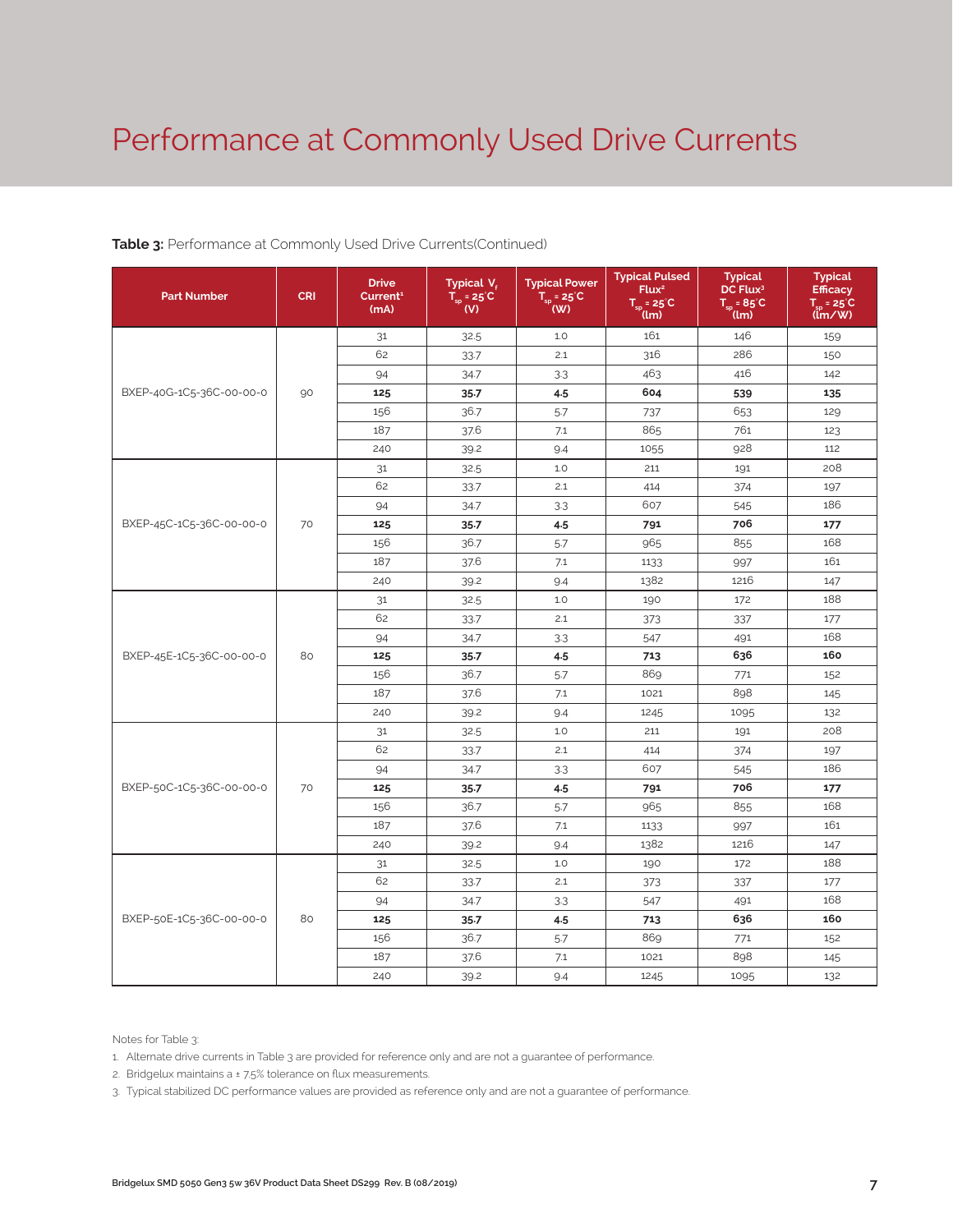### Performance at Commonly Used Drive Currents

| <b>Part Number</b>       | <b>CRI</b> | <b>Drive</b><br>Current <sup>1</sup><br>(mA) | Typical V.<br>$\overline{T}_{\rm sp}$ = 25°C<br>$\overline{\mathsf{w}}$ | <b>Typical Power</b><br>$\overline{T_{\rm sp}}$ = 25 <sup>°</sup> C<br>$($ W) | <b>Typical Pulsed</b><br>Flux <sup>2</sup><br>$T_{sp} = 25^{\circ}C$<br>(lm) | <b>Typical</b><br>DC Flux <sup>3</sup><br>$T_{sp} = 85^{\circ}C$<br>(lm) | <b>Typical</b><br><b>Efficacy</b><br>$T_{sp} = 25^{\circ}C$<br>(lm/W) |
|--------------------------|------------|----------------------------------------------|-------------------------------------------------------------------------|-------------------------------------------------------------------------------|------------------------------------------------------------------------------|--------------------------------------------------------------------------|-----------------------------------------------------------------------|
|                          |            | 31                                           | 32.5                                                                    | 1.0                                                                           | 209                                                                          | 190                                                                      | 206                                                                   |
|                          |            | 62                                           | 33.7                                                                    | 2.1                                                                           | 410                                                                          | 370                                                                      | 195                                                                   |
|                          |            | 94                                           | 34.7                                                                    | 3.3                                                                           | 601                                                                          | 540                                                                      | 185                                                                   |
| BXEP-57C-1C5-36C-00-00-0 | 70         | 125                                          | 35.7                                                                    | 4.5                                                                           | 783                                                                          | 699                                                                      | 175                                                                   |
|                          |            | 156                                          | 36.7                                                                    | 5.7                                                                           | 956                                                                          | 847                                                                      | 167                                                                   |
|                          |            | 187                                          | 37.6                                                                    | 7.1                                                                           | 1122                                                                         | 987                                                                      | 159                                                                   |
|                          |            | 240                                          | 39.2                                                                    | 9.4                                                                           | 1368                                                                         | 1204                                                                     | 146                                                                   |
|                          |            | 31                                           | 32.5                                                                    | 1.0                                                                           | 188                                                                          | 171                                                                      | 186                                                                   |
|                          |            | 62                                           | 33.7                                                                    | 2.1                                                                           | 369                                                                          | 334                                                                      | 175                                                                   |
| BXEP-57E-1C5-36C-00-00-0 |            | 94                                           | 34.7                                                                    | 3.3                                                                           | 541                                                                          | 486                                                                      | 166                                                                   |
|                          | 80         | 125                                          | 35.7                                                                    | 4.5                                                                           | 706                                                                          | 630                                                                      | 158                                                                   |
|                          |            | 156                                          | 36.7                                                                    | 5.7                                                                           | 861                                                                          | 763                                                                      | 150                                                                   |
|                          |            | 187                                          | 37.6                                                                    | 7.1                                                                           | 1011                                                                         | 889                                                                      | 143                                                                   |
|                          |            | 240                                          | 39.2                                                                    | 9.4                                                                           | 1232                                                                         | 1084                                                                     | 131                                                                   |
|                          |            | 31                                           | 32.5                                                                    | 1.0                                                                           | 207                                                                          | 188                                                                      | 204                                                                   |
|                          |            | 62                                           | 33.7                                                                    | 2.1                                                                           | 406                                                                          | 367                                                                      | 193                                                                   |
|                          |            | 94                                           | 34.7                                                                    | 3.3                                                                           | 595                                                                          | 534                                                                      | 183                                                                   |
| BXEP-65C-1C5-36C-00-00-0 | 70         | 125                                          | 35.7                                                                    | 4.5                                                                           | 775                                                                          | 693                                                                      | 174                                                                   |
|                          |            | 156                                          | 36.7                                                                    | 5.7                                                                           | 946                                                                          | 839                                                                      | 165                                                                   |
|                          |            | 187                                          | 37.6                                                                    | 7.1                                                                           | 1111                                                                         | 977                                                                      | 157                                                                   |
|                          |            | 240                                          | 39.2                                                                    | 9.4                                                                           | 1354                                                                         | 1192                                                                     | 144                                                                   |
|                          |            | 31                                           | 32.5                                                                    | 1.0                                                                           | 186                                                                          | 169                                                                      | 184                                                                   |
|                          |            | 62                                           | 33.7                                                                    | 2.1                                                                           | 366                                                                          | 330                                                                      | 174                                                                   |
|                          |            | 94                                           | 34.7                                                                    | 3.3                                                                           | 536                                                                          | 481                                                                      | 165                                                                   |
| BXEP-65E-1C5-36C-00-00-0 | 80         | 125                                          | 35.7                                                                    | 4.5                                                                           | 699                                                                          | 624                                                                      | 156                                                                   |
|                          |            | 156                                          | 36.7                                                                    | 5.7                                                                           | 852                                                                          | 755                                                                      | 149                                                                   |
|                          |            | 187                                          | 37.6                                                                    | 7.1                                                                           | 1001                                                                         | 880                                                                      | 142                                                                   |
|                          |            | 240                                          | 39.2                                                                    | 9.4                                                                           | 1220                                                                         | 1074                                                                     | 130                                                                   |

#### **Table 3:** Performance at Commonly Used Drive Currents(Continued)

Notes for Table 3:

1. Alternate drive currents in Table 3 are provided for reference only and are not a guarantee of performance.

2. Bridgelux maintains a ± 7.5% tolerance on flux measurements.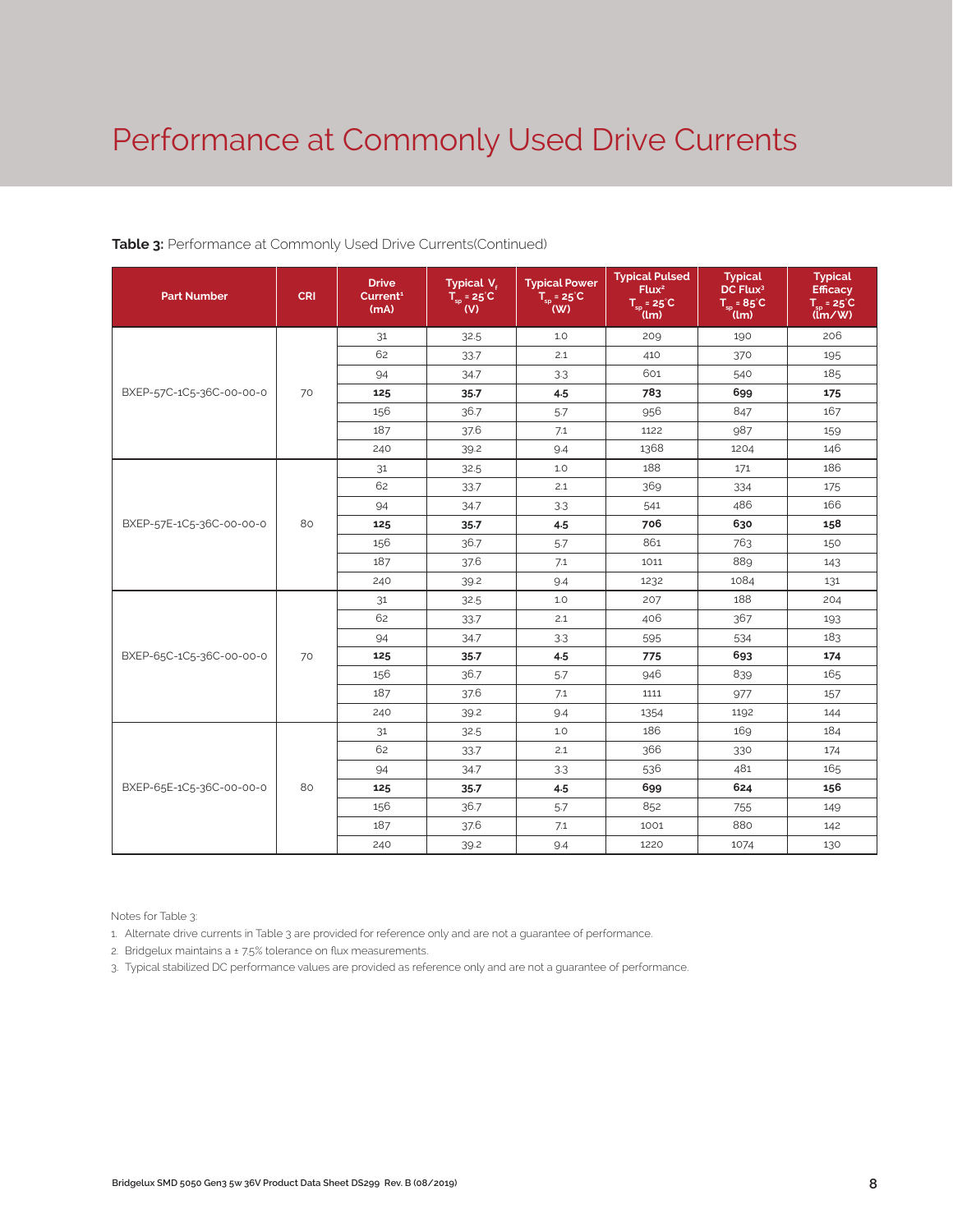### Electrical Characteristics

#### **Table 4:** Electrical Characteristics

|                          | <b>Drive Current</b> |                | <b>Forward Voltage</b><br>$(V)$ <sup>2,3</sup> |                | <b>Typical</b><br><b>Temperature</b><br><b>Coefficient</b>        | <b>Typical</b><br><b>Thermal</b><br><b>Resistance</b>                 |  |
|--------------------------|----------------------|----------------|------------------------------------------------|----------------|-------------------------------------------------------------------|-----------------------------------------------------------------------|--|
| Part Number <sup>1</sup> | (mA)                 | <b>Minimum</b> | <b>Typical</b>                                 | <b>Maximum</b> | of Forward<br>Voltage<br>$\Delta V_{\epsilon}/\Delta T$<br>(mV/C) | <b>Junction</b><br>to Solder Point <sup>41</sup><br>$R_{j-sp}$ (°C/W) |  |
| BXEP-XXX-1C5-36C-00-00-0 | 125                  | 33.8           | 35.7                                           | 39             | $-1.6$                                                            | 2.2                                                                   |  |

Notes for Table 4:

1. The last 7 characters (including hyphens '-') refer to flux bins, forward voltage bins, and color bin options, respectively. "00-00-0" denotes the full distribution of flux, forward voltage, and 7 SDCM color.

 Example: BXEP-30E-1C5-36C-00-00-0 refers to the full distribution of flux, forward voltage, and color within a 3000K 7-step ANSI standard chromaticity region with a minimum of 80CRI, 1x12 die configuration, 4.5w power, 35.7V typical forward voltage.

2. Bridgelux maintains a tolerance of ± 0.1V on forward voltage measurements. Voltage minimum and maximum values at the nominal drive current are guaranteed by 100% test.

3. Products tested under pulsed condition (10ms pulse width) at nominal drive current where  $T_{\rm{sp}}$  = 25°C.

4. Thermal resistance value based on 4000K 80CRI product .

5. Thermal resistance value was calculated using total electrical input power; optical power was not subtracted from input power.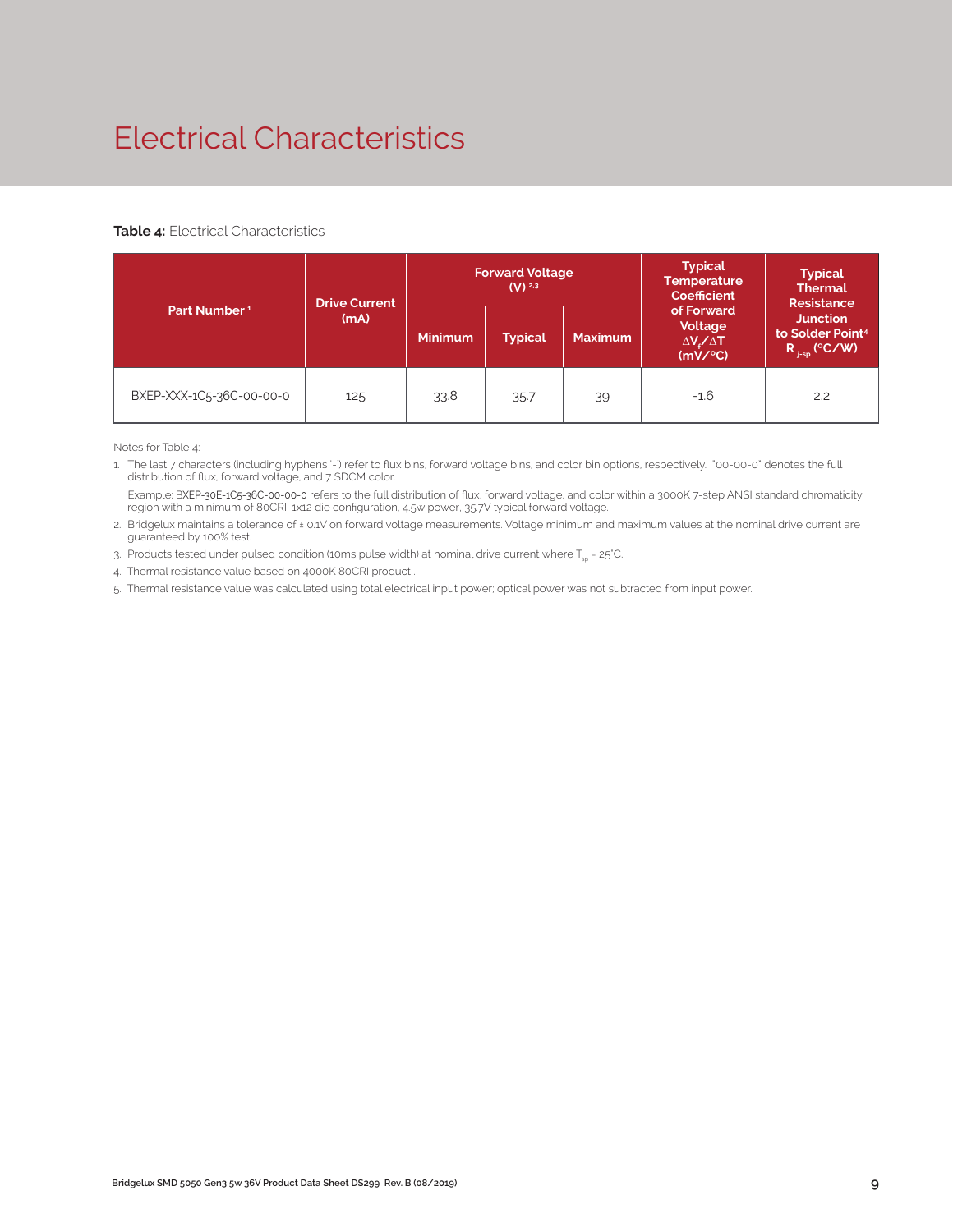## Absolute Maximum Ratings

#### **Table 5:** Maximum Ratings

| Parameter                                             | Maximum Rating                                  |  |  |  |
|-------------------------------------------------------|-------------------------------------------------|--|--|--|
| LED Junction Temperature $(T_i)$                      | $125^{\circ}$ C                                 |  |  |  |
| Storage Temperature                                   | $-40^{\circ}$ C to $+105^{\circ}$ C             |  |  |  |
| Operating Solder Point Temperature (T <sub>SD</sub> ) | $-40^{\circ}$ C to $+105^{\circ}$ C             |  |  |  |
| <b>Soldering Temperature</b>                          | 260°C or lower for a maximum of 10 seconds      |  |  |  |
| Maximum Drive Current <sup>1</sup>                    | 240 mA                                          |  |  |  |
| Maximum Peak Pulsed Forward Current <sup>2</sup>      | 300 mA                                          |  |  |  |
| Maximum Reverse Voltage <sup>3</sup>                  |                                                 |  |  |  |
| Moisture Sensitivity Rating                           | MSL <sub>3</sub>                                |  |  |  |
| Electrostatic Discharge                               | 2kV HBM. JEDEC-JS-001-HBM and JEDEC-JS-001-2012 |  |  |  |

Notes for Table 5:

- 1. Maximum drive current may be limited by the solder point temperature. Please see Figure 7 for further details.
- 2. Bridgelux recommends a maximum duty cycle of 10% and pulse width of 10 ms when operating LED SMD at maximum peak pulsed current specified. Maximum peak pulsed current indicate values where LED SMD can be driven without catastrophic failures.
- 3. Light emitting diodes are not designed to be driven in reverse voltage and will not produce light under this condition, no rating is provided.
- 4. The maximum driver current tested under LM80 is 128% of the nominal drive current (160mA).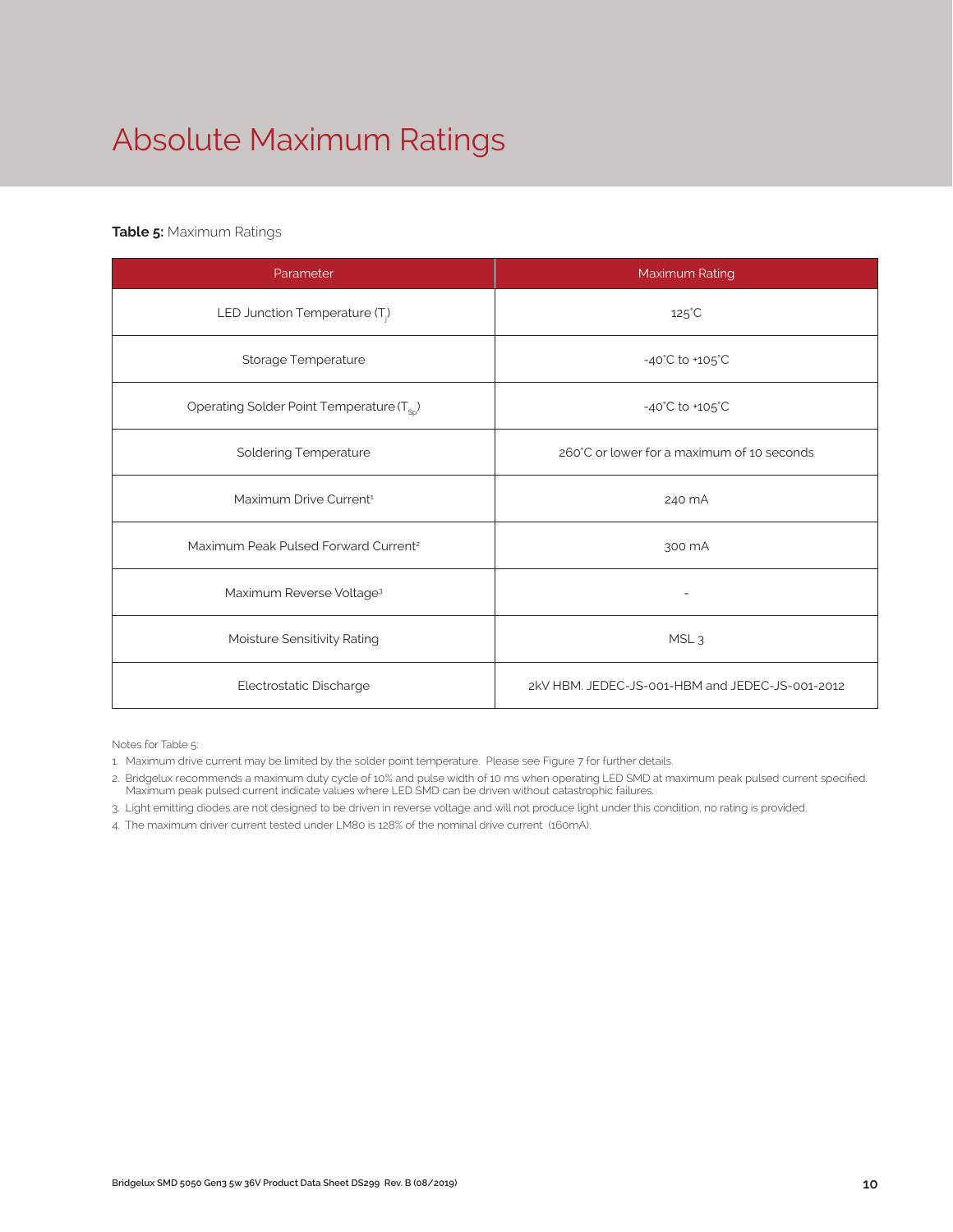### Product Bin Definitions

Table 6 lists the standard photometric luminous flux bins for Bridgelux SMD 5050 LEDs. Although several bins are listed, product availability in a particular bin varies by production run and by product performance. Not all bins are available in all CCTs.

| <b>Bin Code</b> | <b>Minimum</b> | <b>Maximum</b> | <b>Unit</b> | <b>Condition</b> |
|-----------------|----------------|----------------|-------------|------------------|
| A7              | 470            | 505            |             |                  |
| A <sub>8</sub>  | 505            | 545            |             |                  |
| A9              | 545            | 590            |             | $I_F = 125mA$    |
| <b>B1</b>       | 590            | 635            | lm          |                  |
| B <sub>2</sub>  | 635            | 685            |             |                  |
| B <sub>3</sub>  | 685            | 740            |             |                  |
| <b>B4</b>       | 740            | 800            |             |                  |
| <b>B5</b>       | 800            | 865            |             |                  |

#### **Table 6:** Luminous Flux Bin Definitions at 125mA, T<sub>sp</sub>=25°C

Note for Table 6:

1. Bridgelux maintains a tolerance of ±7.5% on luminous flux measurements.

#### **Table 7:** Forward Voltage Bin Definition at 125mA, T<sub>sp</sub>=25°C

| <b>Bin Code</b> | <b>Minimum</b> | <b>Maximum</b> | <b>Unit</b> | <b>Condition</b> |
|-----------------|----------------|----------------|-------------|------------------|
| <b>MD</b>       | 33.5           | 35.0           |             |                  |
| <b>ME</b>       | 35.0           | 36.5           |             |                  |
| MF              | 36.5           | 38.0           |             | $I_F = 125mA$    |
| MG.             | 38.0           | 39.5           |             |                  |
| MH              | 39.5           | 41.0           |             |                  |

Note for Table 7:

1. Bridgelux maintains a tolerance of ± 0.1V on forward voltage measurements.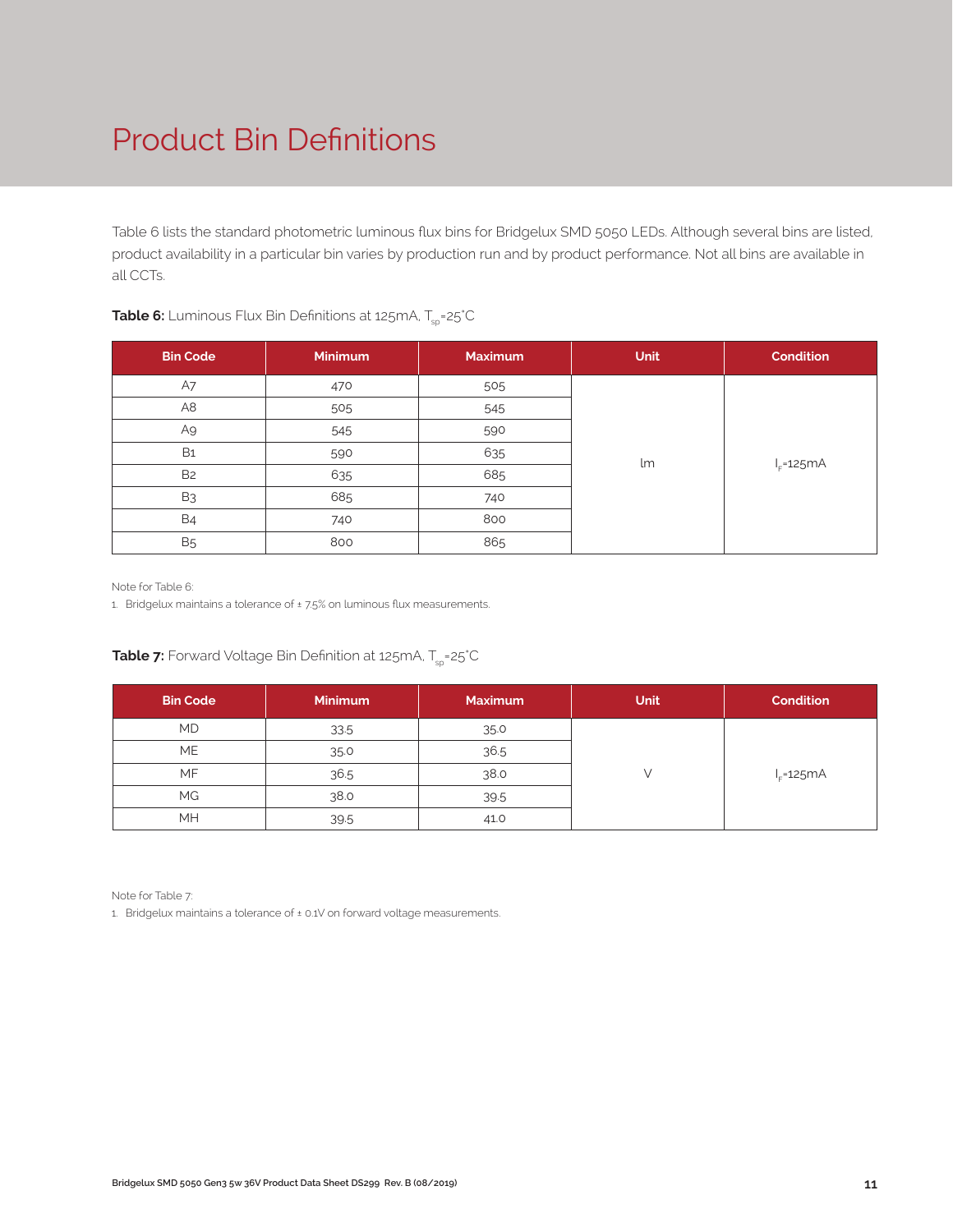### Product Bin Definitions

| <b>CCT</b> |                    | <b>Center Point</b> |        |                   |                   | <b>Ellipse</b>        |                  |
|------------|--------------------|---------------------|--------|-------------------|-------------------|-----------------------|------------------|
|            | <b>Color Space</b> | $\mathsf{x}$        | Y      | <b>Major Axis</b> | <b>Minor Axis</b> | <b>Rotation Angle</b> | <b>Color Bin</b> |
|            | 3 SDCM             | 0.4578              | 0.4101 | 0.00810           | 0.00420           | 53.70                 | 3                |
| 2700K      | 5 SDCM             | 0.4578              | 0.4101 | 0.01350           | 0.00700           | 53.70                 | 5                |
|            | 3 SDCM             | 0.4338              | 0.4030 | 0.00834           | 0.00408           | 53.22                 | 3                |
| 3000K      | 5 SDCM             | 0.4338              | 0.4030 | 0.01390           | 0.00680           | 53.22                 | 5                |
|            | 3 SDCM             | 0.4103              | 0.3961 | 0.00927           | 0.00414           | 54.00                 | 3                |
| 3500K      | 5 SDCM             | 0.4103              | 0.3961 | 0.01545           | 0.00690           | 54.00                 | 5                |
|            | 3 SDCM             | 0.3818              | 0.3797 | 0.00939           | 0.00402           | 53.72                 | 3                |
| 4000K      | 5 SDCM             | 0.3818              | 0.3797 | 0.01565           | 0.00670           | 53.72                 | 5                |
|            | 3 SDCM             | 0.3611              | 0.3658 | 0.00756           | 0.00338           | 57.58                 | 3                |
| 4500K      | 5 SDCM             | 0.3611              | 0.3658 | 0.01260           | 0.00563           | 57.58                 | 5                |
|            | 3 SDCM             | 0.3447              | 0.3553 | 0.00822           | 0.00354           | 59.62                 | 3                |
| 5000K      | 5 SDCM             | 0.3447              | 0.3553 | 0.01370           | 0.00590           | 59.62                 | 5                |
|            | 3 SDCM             | 0.3287              | 0.3417 | 0.00746           | 0.00320           | 59.09                 | 3                |
| 5700K      | 5 SDCM             | 0.3287              | 0.3417 | 0.01243           | 0.00533           | 59.09                 | 5                |
|            | 3 SDCM             | 0.3123              | 0.3282 | 0.00669           | 0.00285           | 58.57                 | 3                |
| 6500K      | 5 SDCM             | 0.3123              | 0.3282 | 0.01115           | 0.00475           | 58.57                 | 5                |

**Table 8:** 3- and 5-step MacAdam Ellipse Color Bin Definitions

Notes for Table 8:

1. Color binning at  $T_{\rm so}$ =85°C

2. Bridgelux maintains a tolerance of ± 0.007 on x and y color coordinates in the CIE 1931 color space.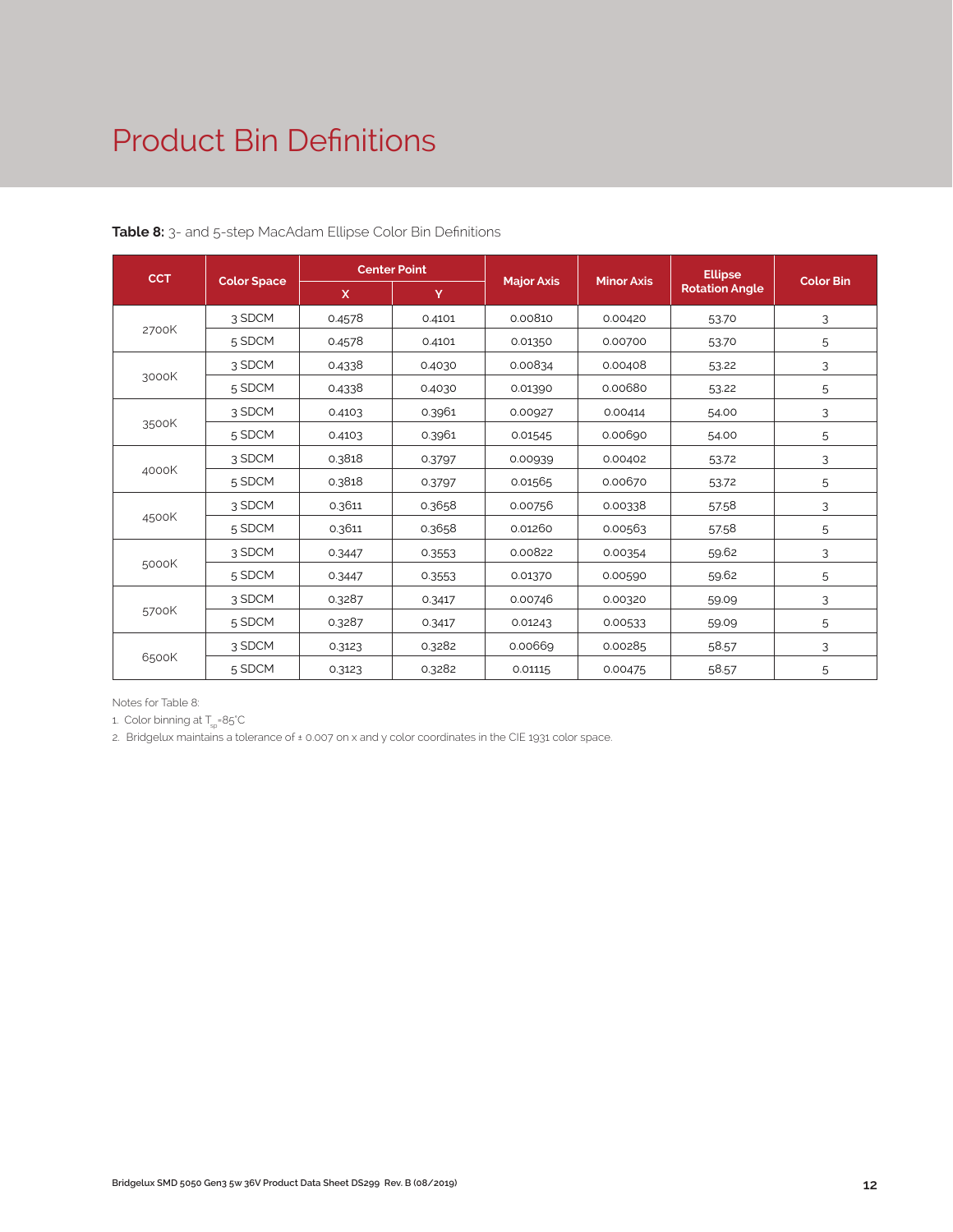### Product Bin Definitions



Figure 1: C.I.E. 1931 Chromaticity Diagram (3 Color Bin Structure, Hot-color Targeted at T<sub>sp</sub>=85°C)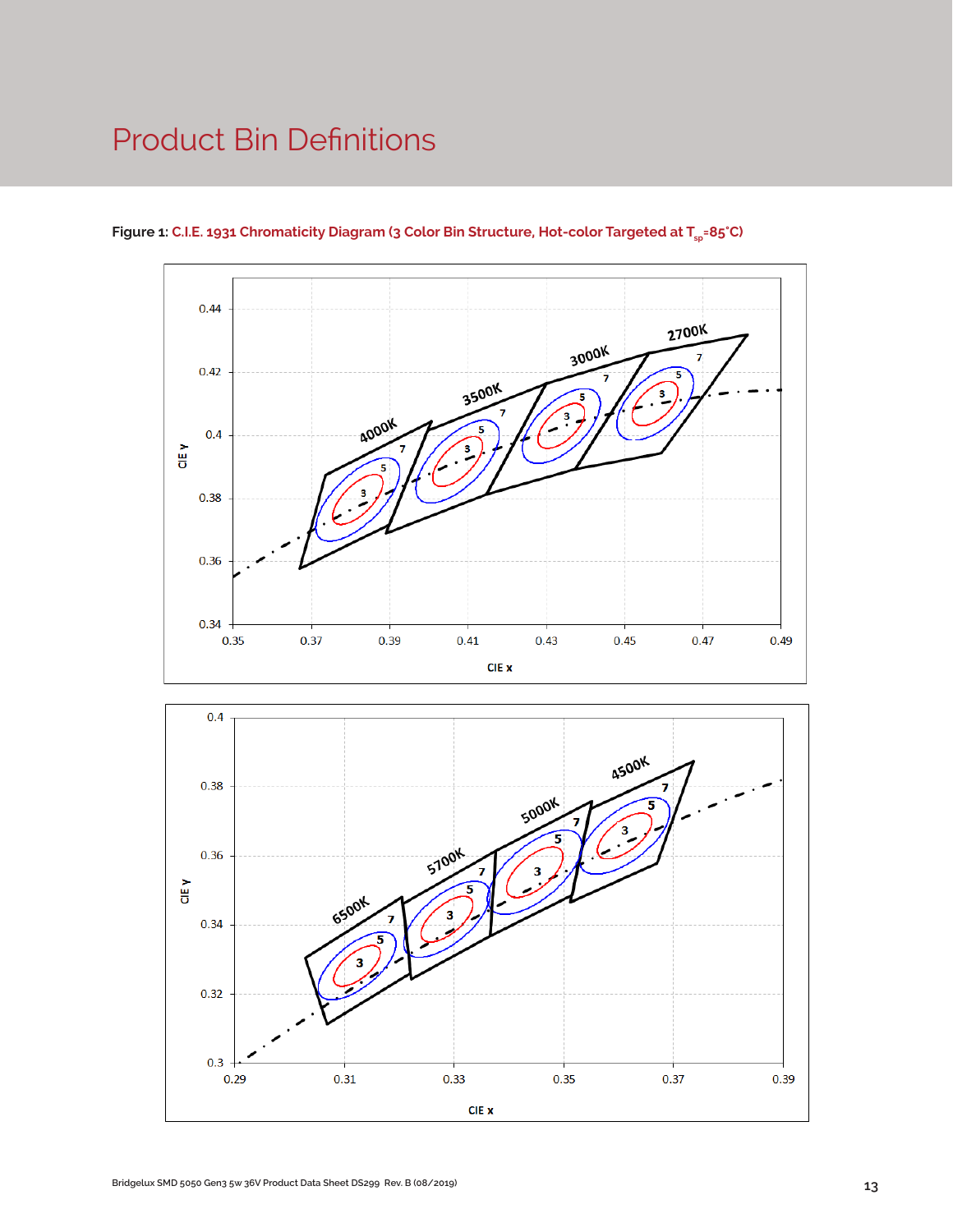### Performance Curves

#### Figure 2: Drive Current vs. Voltage (T<sub>SD</sub>=25°C)



Figure 3: Typical Relative Luminous Flux vs. Drive Current (T<sub>sp</sub>=25°C)



Note for Figure 3:

1. Bridgelux does not recommend driving high power LEDs at low currents. Doing so may produce unpredictable results. Pulse width modulation (PWM) is recommended for dimming effects.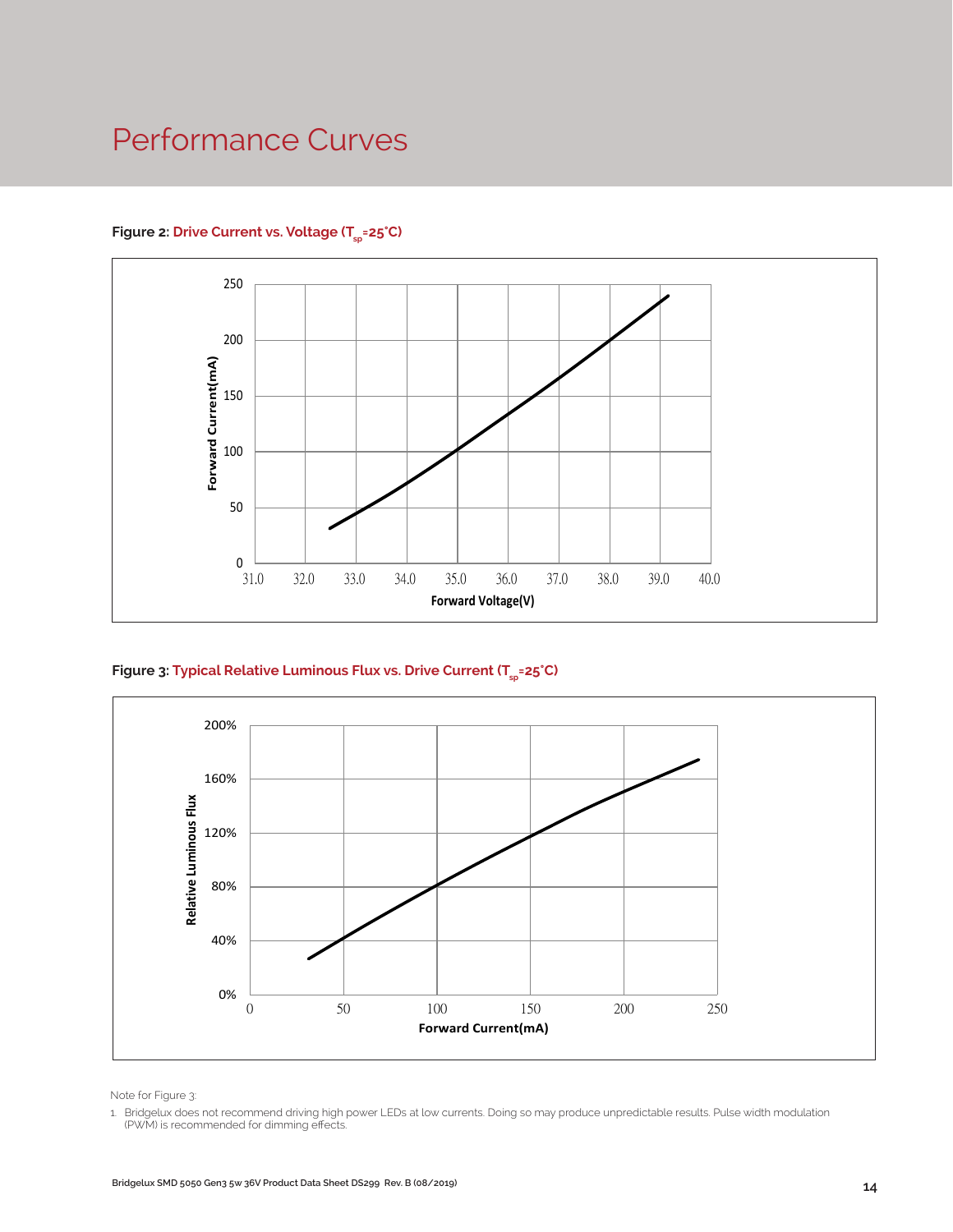### Performance Curves



#### **Figure 4: Typical Relative DC Flux vs. Solder Point Temperature**





Notes for Figures 4 & 5:

1. Characteristics shown for neutral white based on 4000K and 80 CRI.

3. For other color SKUs, the shift in color will vary. Please contact your Bridgelux Sales Representative for more information.

<sup>2.</sup> Characteristics shown for cool white based on 5700K and 70 CRI.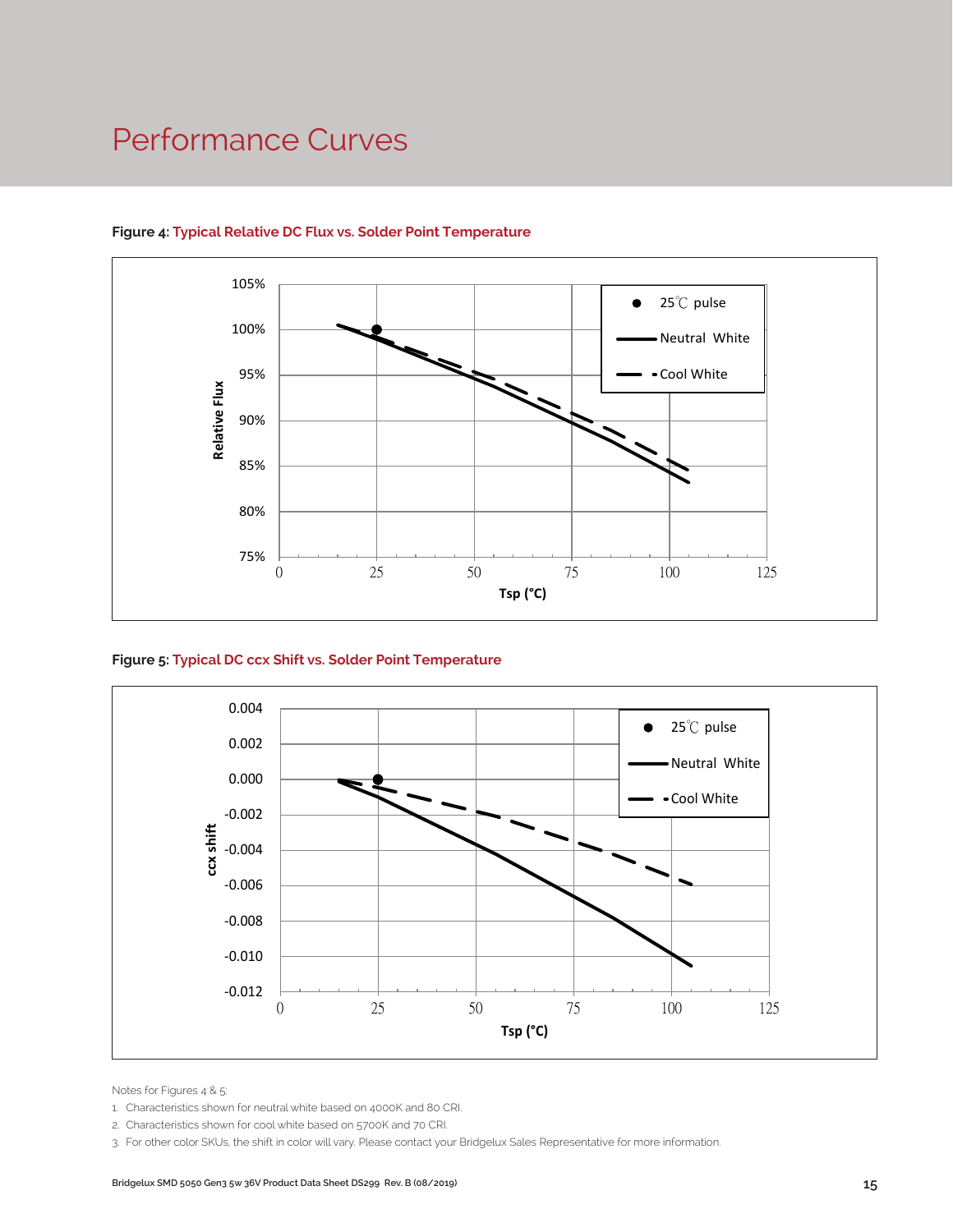### Performance Curves



#### **Figure 6: Typical DC ccy Shift vs. Solder Point Temperature**

Notes for Figure 6:

1. Characteristics shown for neutral white based on 4000K and 80 CRI.

2. Characteristics shown for cool white based on 5700K and 70 CRI.

3. For other color SKUs, the shift in color will vary. Please contact your Bridgelux Sales Representative for more information.



#### **Figure 7: Drive Current Derating Curve**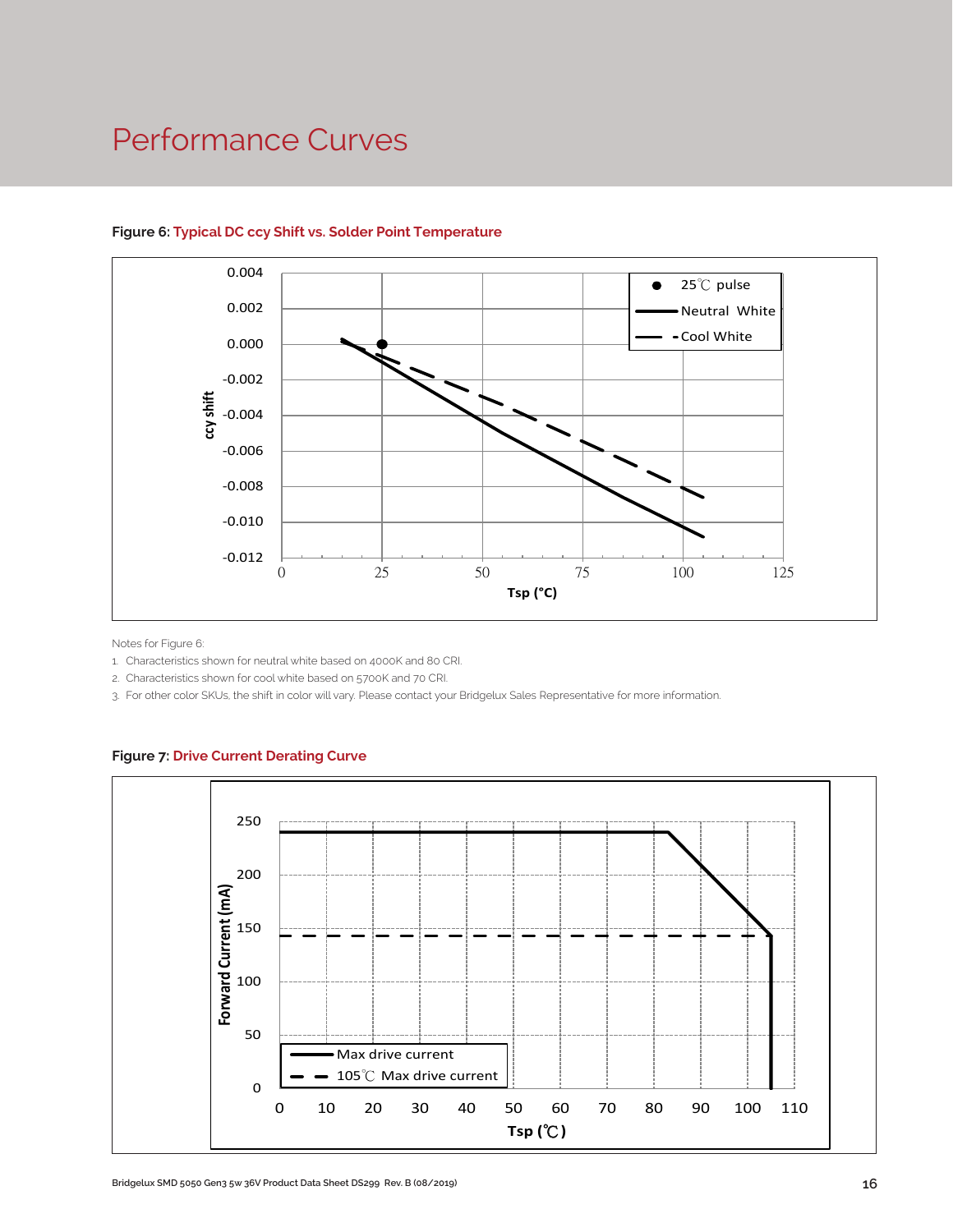### Typical Radiation Pattern



#### Figure 8: Typical Spatial Radiation Pattern at 125mA, T<sub>en</sub>=25°C

Notes for Figure 8:

1. Typical viewing angle is 116°.

2. The viewing angle is defined as the off axis angle from the centerline where luminous intensity (Iv) is ½ of the peak value.

#### Figure 9: Typical Polar Radiation Pattern at 125mA, T<sub>en</sub>=25°C

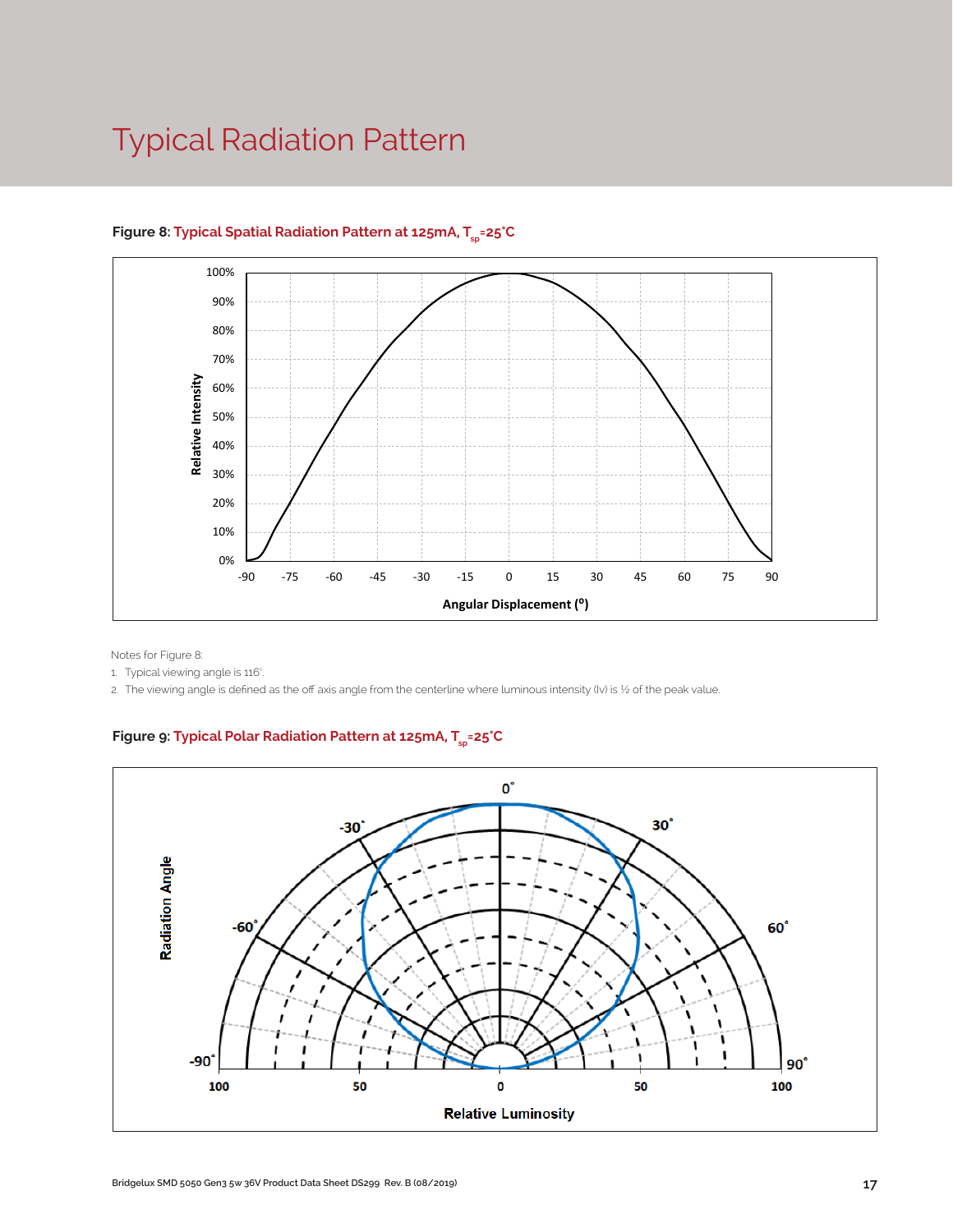### Typical Color Spectrum

#### **Figure 10: Typical Color Spectrum**



Notes for Figure 10:

- 1. Color spectra measured at nominal current for  $T_{sp}$  = 25°C
- 2. Color spectra shown for neutral white is 4000K and 80 CRI.
- 3. Color spectra shown for cool white is 5700K and 70 CRI.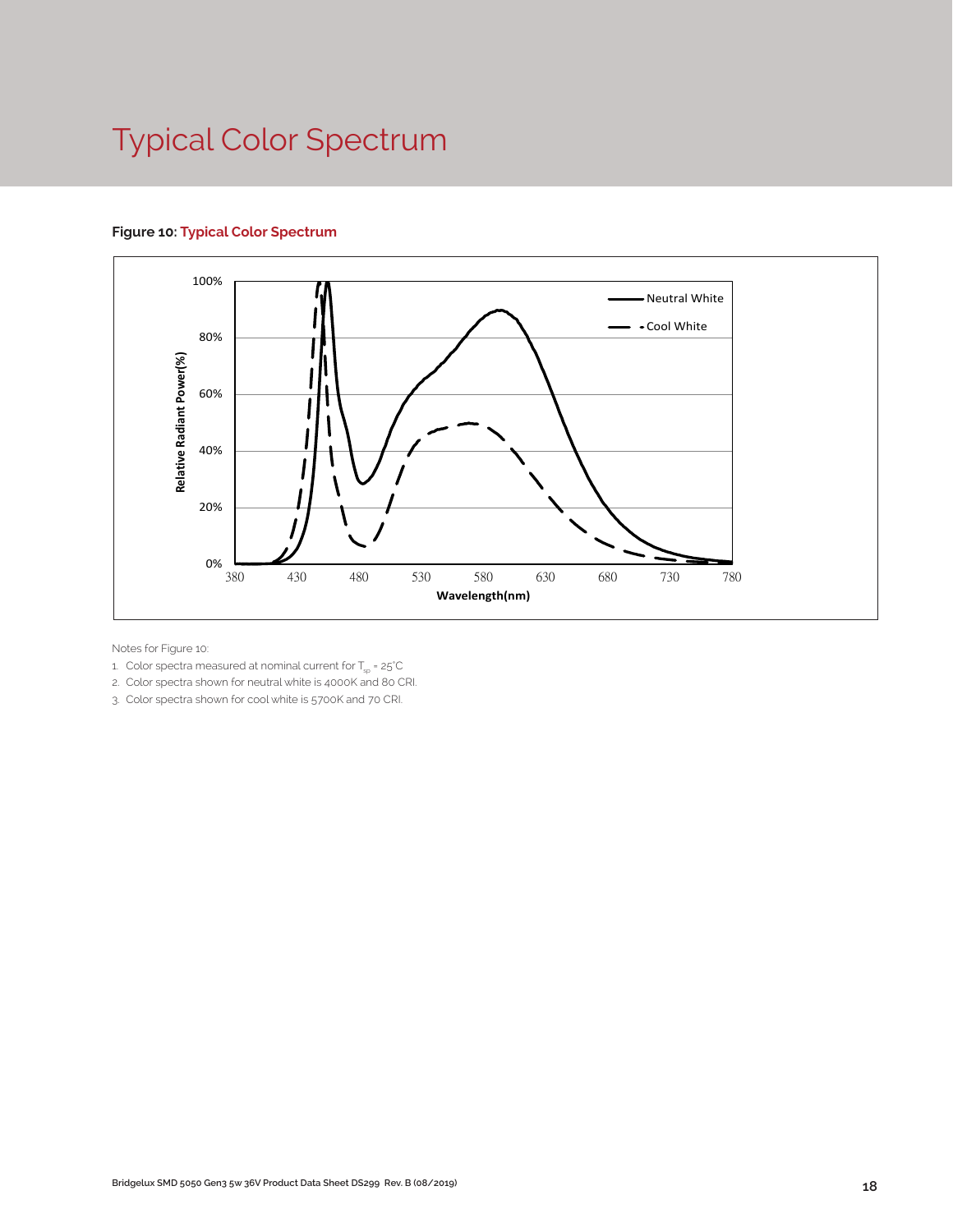### Mechanical Dimensions

#### **Figure 11: Drawing for SMD 5050**



Notes for Figure 11:

- 1. Drawings are not to scale.
- 2. Drawing dimensions are in millimeters.
- 3. Unless otherwise specified, tolerances are ± 0.10mm.

#### **Recommended PCB Soldering Pad Pattern**

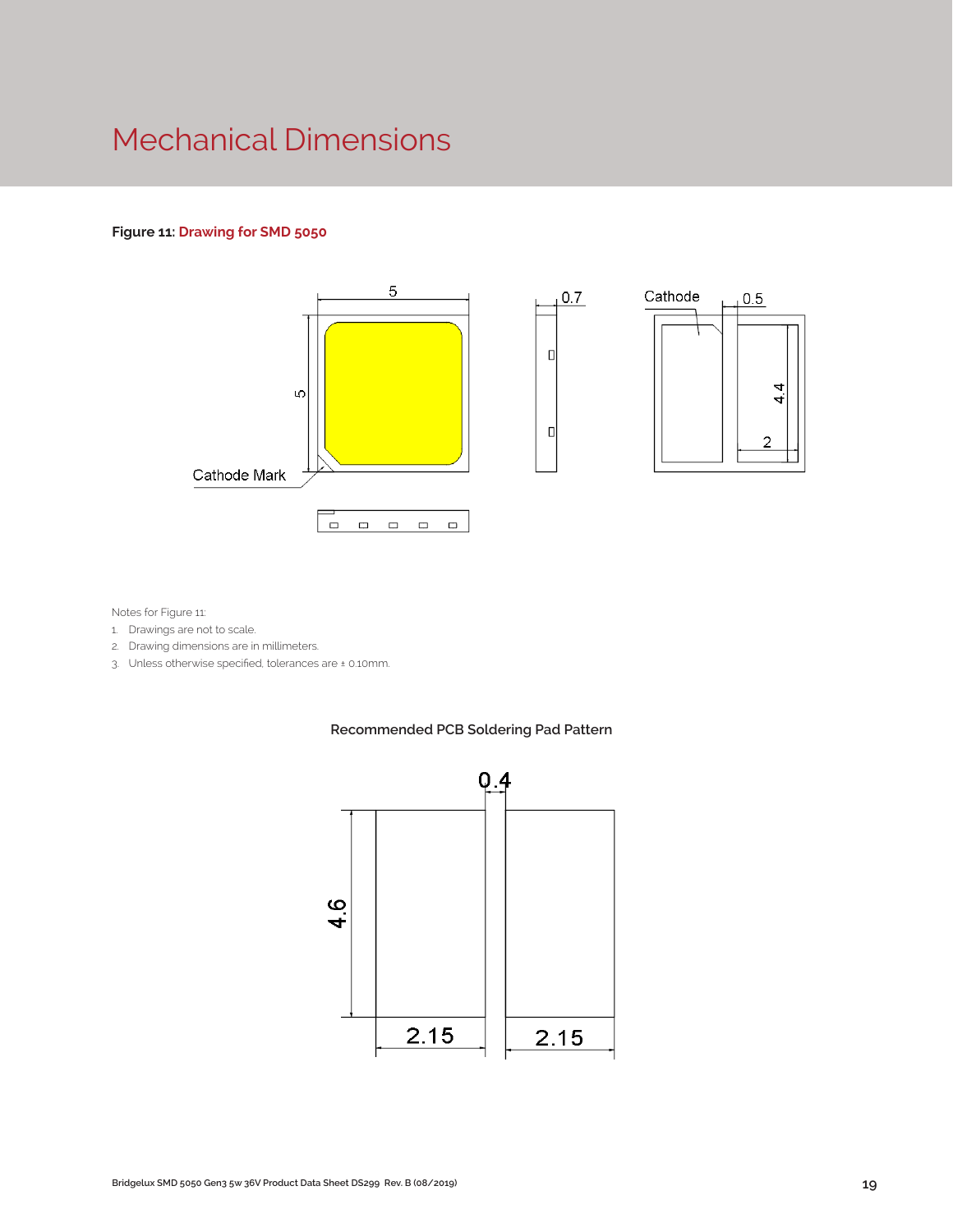# Reliability

| No.            | <b>Items</b>                        | Reference<br><b>Standard</b> | <b>Test Conditions</b>                                                                                    | <b>Drive</b><br><b>Current</b> | <b>Test Duration</b> | <b>Units</b><br><b>Failed/Tested</b> |
|----------------|-------------------------------------|------------------------------|-----------------------------------------------------------------------------------------------------------|--------------------------------|----------------------|--------------------------------------|
| $\mathbf{1}$   | Moisture/Reflow Sensitivity         | J-STD-020E                   | $T_{\text{std}}$ = 260°C, 10sec,<br>Precondition: 60°C, 60%RH, 168hr                                      |                                | 3 reflows            | 0/22                                 |
| $\overline{c}$ | Low Temperature Storage             | JESD22-A119                  | $T_a = -40^{\circ}C$                                                                                      |                                | 1000 hours           | 0/22                                 |
| 3              | High Temperature Storage            | JESD22-A103D                 | $T_a = 105^{\circ}C$                                                                                      | $\sim$                         | 1000 hours           | 0/22                                 |
| $\overline{4}$ | Low Temperature Operating Life      | JESD22-A108D                 | $T_a = -40^{\circ}C$                                                                                      | 125mA                          | 1000 hours           | 0/22                                 |
| 5              | Temperature Humidity Operating Life | JESD22-A101C                 | $T_{\rm SD} = 85^{\circ}$ C, RH=85%                                                                       | 125mA                          | 1000 hours           | 0/22                                 |
| 6              | High Temperature Operating Life     | JESD22-A108D                 | $T_{\rm SD}$ =105 $\rm ^{\circ}C$                                                                         | 160 <sub>m</sub> A             | 1000 hours           | 0/22                                 |
| 7              | Power switching                     | IEC62717:2014                | $T_{\rm SD}$ = 105 $\degree$ C<br>30 sec on, 30 sec off                                                   | 160 <sub>m</sub> A             | 30000 cycles         | 0/22                                 |
| 8              | <b>Thermal Shock</b>                | JESD22-A106B                 | $T_a = -40^{\circ}C - 100^{\circ}C$ ;<br>Dwell: 15min; Transfer: 10sec                                    |                                | 200 cycles           | 0/22                                 |
| 9              | Temperature Cycle                   | JESD22-A104E                 | $T_a = -40^{\circ}C \sim 100^{\circ}C$ ;<br>Dwell at extreme temperature: 15min;<br>Ramp rate < 105°C/min |                                | 200 cycles           | 0/22                                 |
| 10             | Electrostatic Discharge             | JS-001-2012                  | HBM, 2KV, 1.5kΩ, 100pF,<br>Alternately positive or negative                                               | $\overline{\phantom{a}}$       |                      | 0/22                                 |

#### **Table 9: Reliability Test Items and Conditions**

#### **Passing Criteria**

| <b>Item</b>                     | <b>Symbol</b> | <b>Test Condition</b> | <b>Passing Criteria</b> |
|---------------------------------|---------------|-----------------------|-------------------------|
| Forward Voltage                 | Vf            | 125mA                 | ΔVf<10%                 |
| Luminous Flux                   | ŀ٧            | 125mA                 | ΔFν<30%                 |
| <b>Chromaticity Coordinates</b> | (x, y)        | 125mA                 | Δu'v'<0.007             |

Notes for Table 9:

1. Measurements are performed after allowing the LEDs to return to room temperature

2. T<sub>sld</sub> : reflow soldering temperature; T<sub>a</sub> : ambient temperature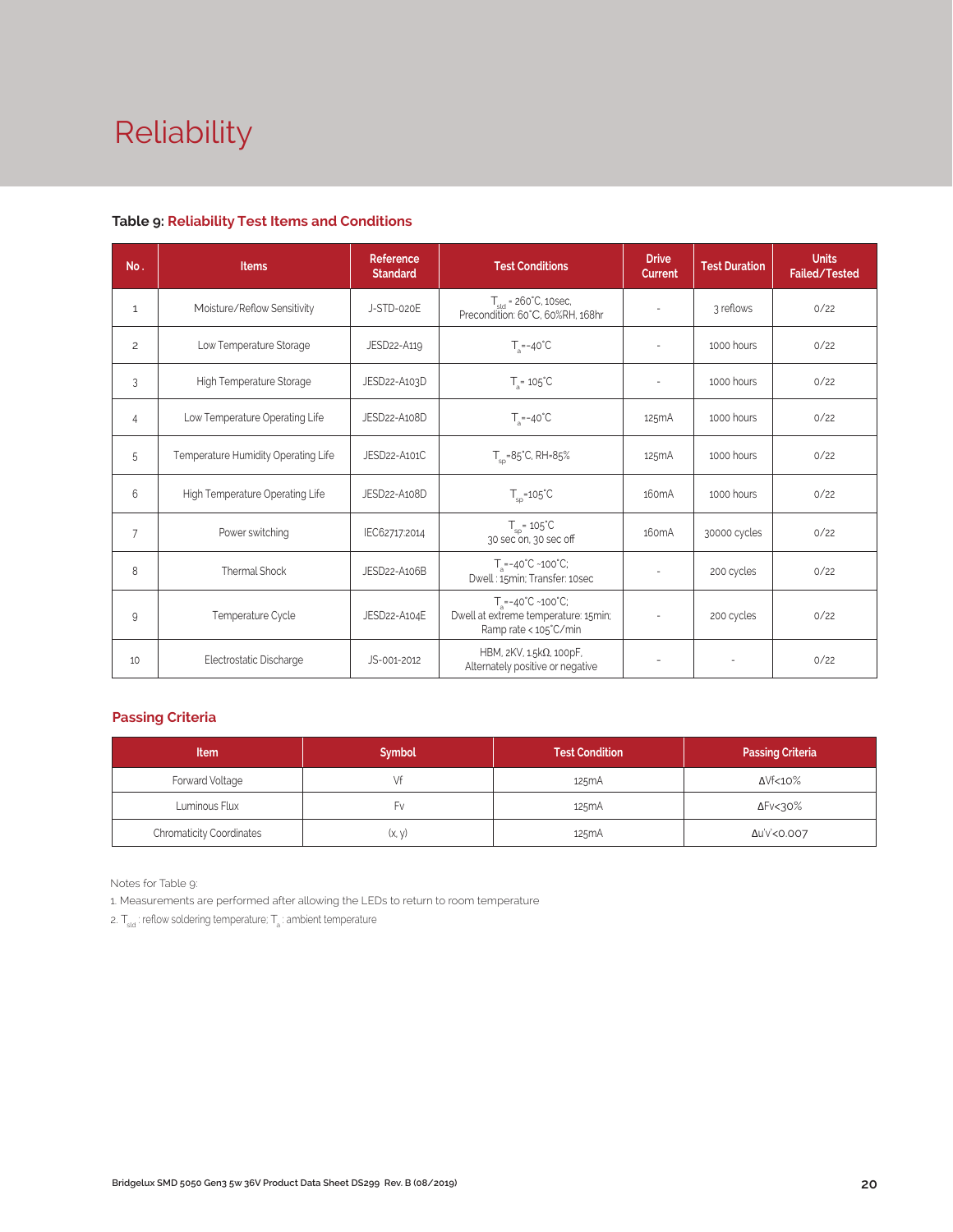### Reflow Characteristics

#### **Figure 12 : Reflow Profile**



| <b>Profile Feature</b>     | <b>Lead Free Assembly</b>     |  |
|----------------------------|-------------------------------|--|
| Preheat: Temperature Range | $180^{\circ}C - 200^{\circ}C$ |  |
| Preheat: Time (Maximum)    | 120 seconds                   |  |
| Peak Temperature           | 260°C                         |  |
| Soldering Time (Maximum)   | 10 seconds                    |  |
| Allowable Reflow Cycles    | $\overline{c}$                |  |

#### **Figure 13 : Pick and Place**



Note for Figure 13:

1. When using a pick and place machine, choose a nozzle that has a larger diameter than the LED's emitting surface. Using a Pick-and-Place nozzle with a smaller diameter than the size of the LEDs emitting surface will cause damage and may also cause the LED to not illuminate.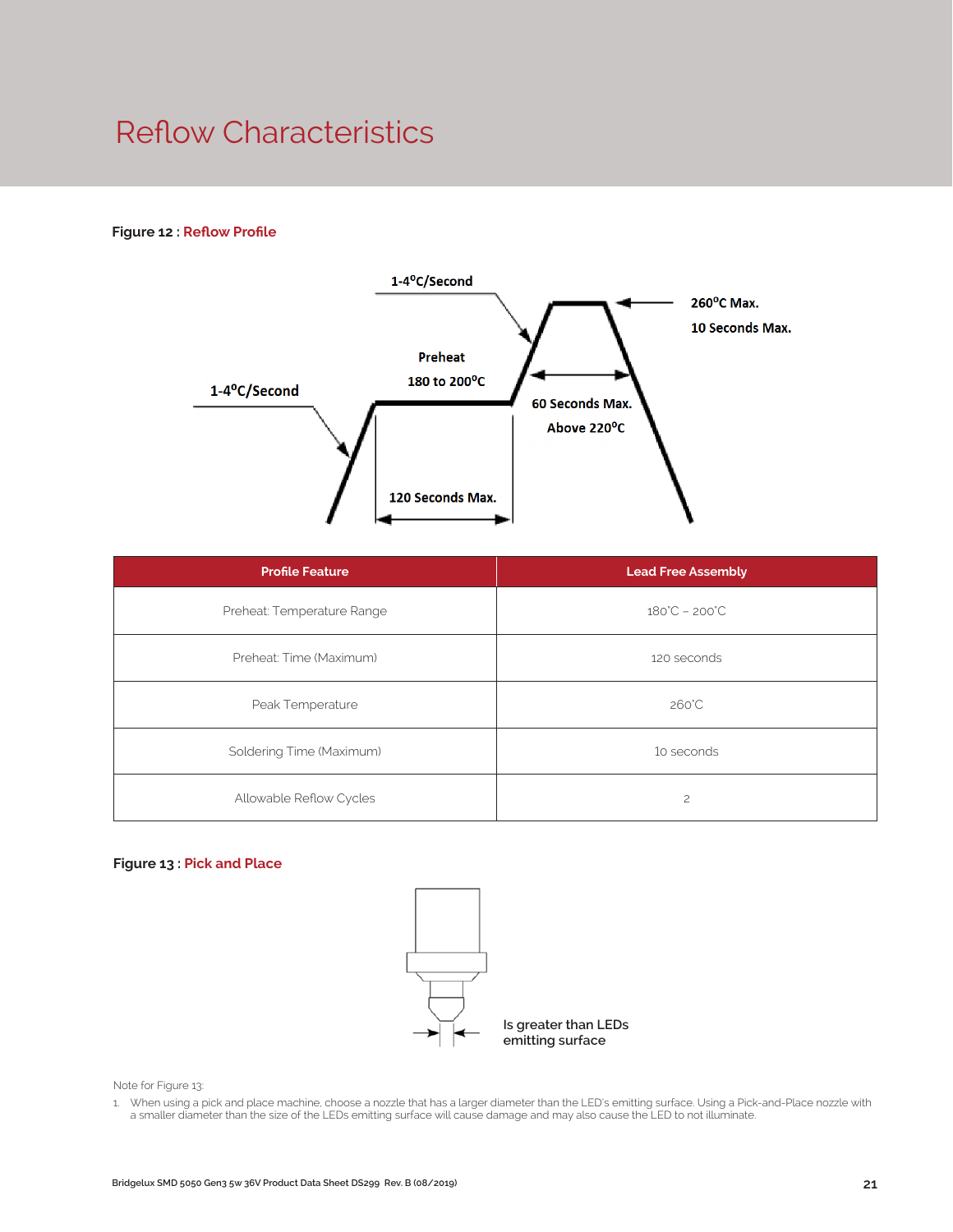### Packaging

#### **Figure 14: Emitter Reel Drawings**



Note for Figure 14:

1. Drawings are not to scale. Drawing dimensions are in millimeters.

#### **Figure 15: Emitter Tape Drawings**



160mm minumun of empty carrier 1500 pcs LED max. 400mm minumun of empty carrier tape sealed with cover tape tape sealed with cover tape - Componets - Trailer Leader .

Note for Figure 15:

1. Drawings are not to scale. Drawing dimensions are in millimeters.

 $\bullet$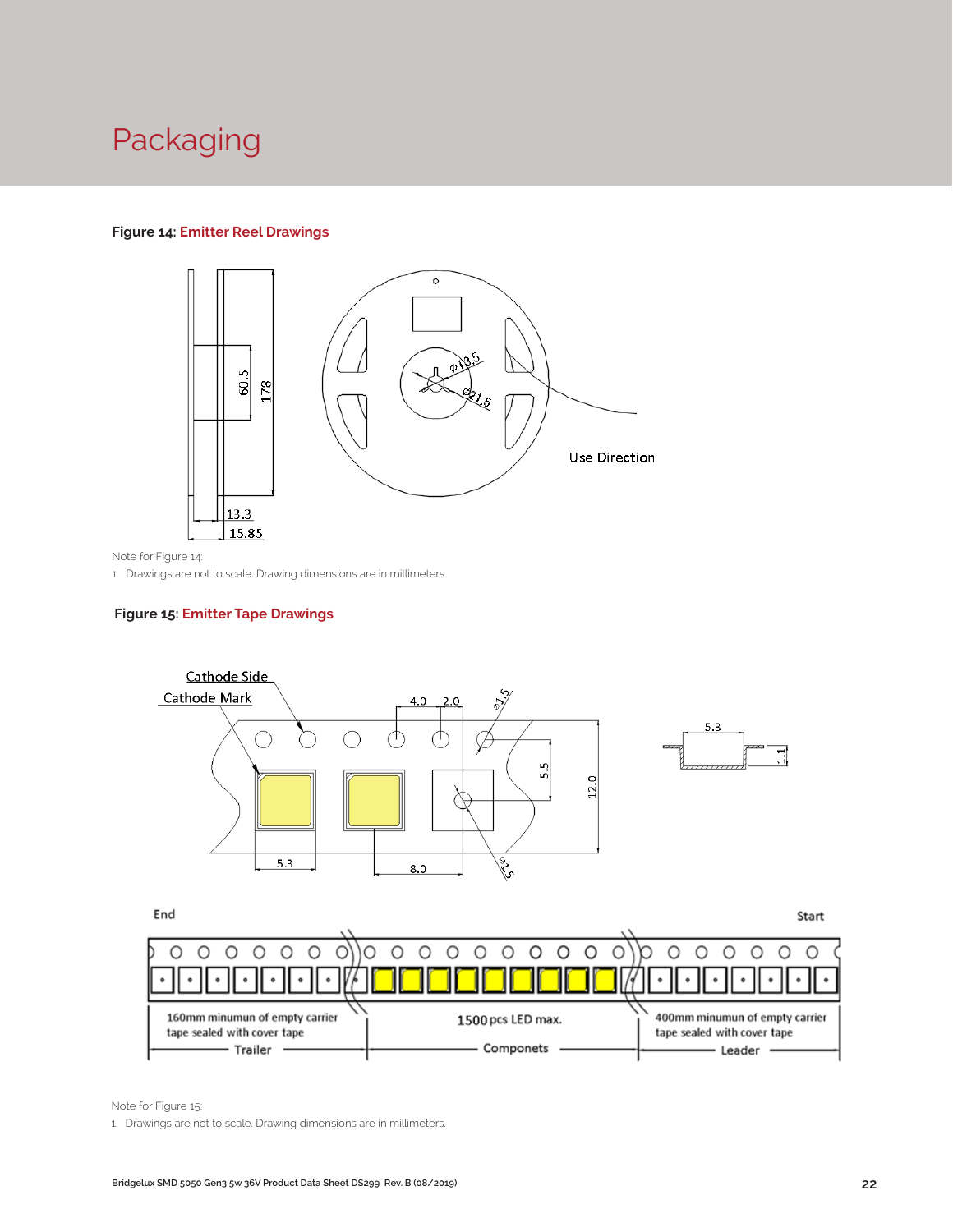### Packaging

#### **Figure 16: Emitter Reel Packaging Drawings**



Note for Figure 16: 1. Drawings are not to scale.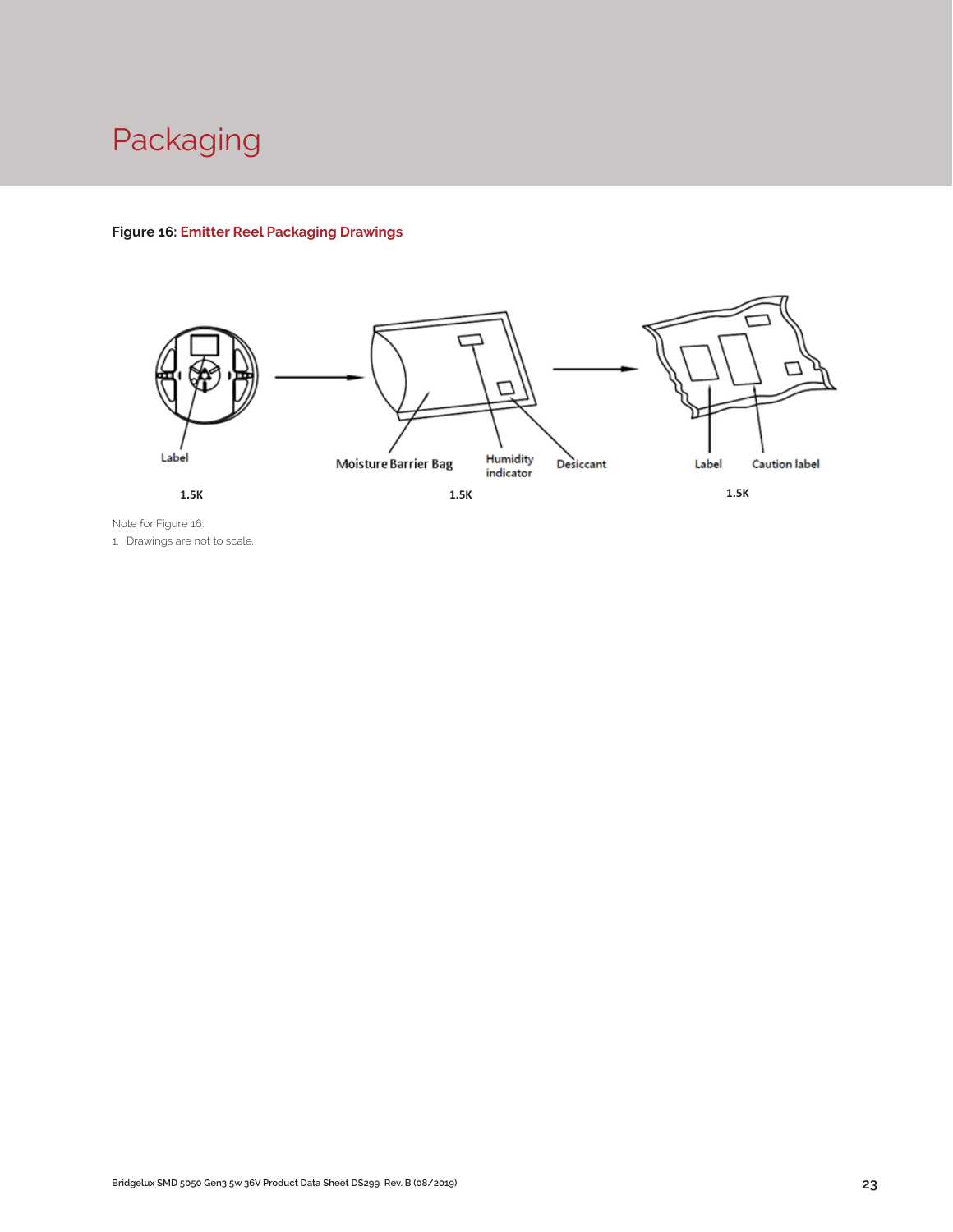## Design Resources

Please contact your Bridgelux sales representative for assistance.

### **Precautions**

#### **CAUTION: CHEMICAL EXPOSURE HAZARD**

Exposure to some chemicals commonly used in luminaire manufacturing and assembly can cause damage to the LED emitter. Please consult Bridgelux Application Note AN51 for additional information.

#### **CAUTION: EYE SAFETY**

Eye safety classification for the use of Bridgelux SMD LED emitter is in accordance with IEC specification EN62471: Photobiological Safety of Lamps and Lamp Systems. SMD LED emitters are classified as Risk Group 2 when operated at or below the maximum drive current. Please use appropriate precautions. It is important that employees working with LEDs are trained to use them safely.

#### **CAUTION: RISK OF BURN**

Do not touch the SMD LED emitter during operation. Allow the emitter to cool for a sufficient period of time before handling. The SMD LED emitter may reach elevated temperatures such that could burn skin when touched.

### **CAUTION**

#### **CONTACT WITH LIGHT EMITTING SURFACE (LES)**

Avoid any contact with the LES. Do not touch the LES of the emitter or apply stress to the LES (yellow phosphor resin area). Contact may cause damage to the emitter

Optics and reflectors must not be mounted in contact with the LES (yellow phosphor resin area).

### Disclaimers

#### **MINOR PRODUCT CHANGE POLICY**

The rigorous qualification testing on products offered by Bridgelux provides performance assurance. Slight cosmetic changes that do not affect form, fit, or function may occur as Bridgelux continues product optimization.

#### **STANDARD TEST CONDITIONS**

Unless otherwise stated, LED emitter testing is performed at the nominal drive current.